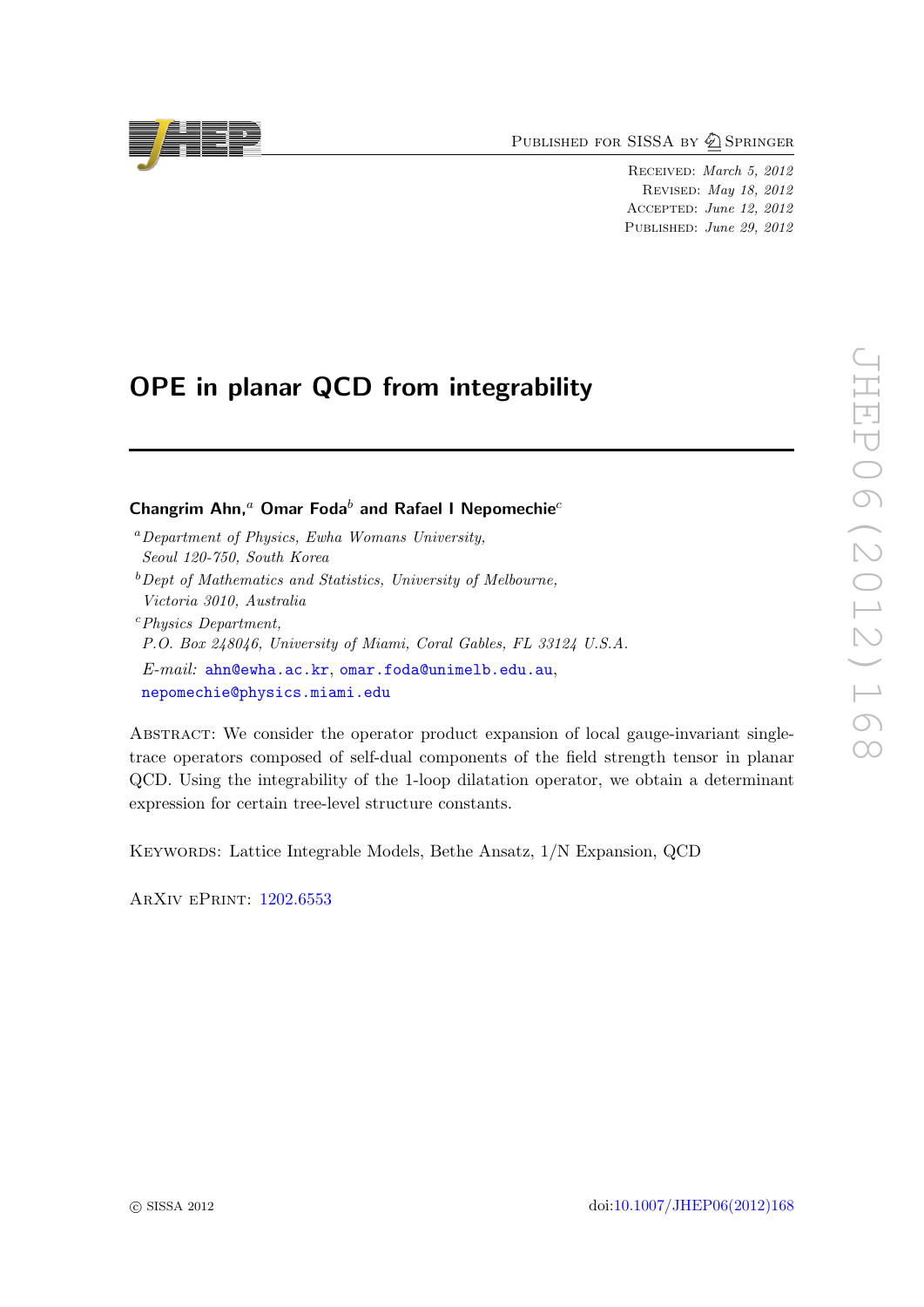# Contents

| $\mathbf{1}$ |                                                                     | Introduction                                                     | $\overline{\mathbf{2}}$ |
|--------------|---------------------------------------------------------------------|------------------------------------------------------------------|-------------------------|
|              | 1.1                                                                 | $SYM4$ and integrable spin chains                                | $\overline{a}$          |
|              | 1.2                                                                 | SYM <sub>4</sub> SU(2)-doublets and spin- $\frac{1}{2}$ chains   | $\overline{2}$          |
|              | 1.3                                                                 | $QCD SU(2)$ -triplets and spin-1 chains                          | $\overline{2}$          |
|              | 1.4                                                                 | $SYM4$ structure constants                                       | 3                       |
|              | 1.5                                                                 | QCD structure constants                                          | 3                       |
|              | 1.6                                                                 | $SYM4$ structure constants that can be evaluated as determinants | 3                       |
|              | 1.7                                                                 | QCD structure constants that can be evaluated as determinants    | 4                       |
|              | 1.8                                                                 | Outline of contents                                              | $\overline{4}$          |
| $\bf{2}$     | Composite operators, operator product expansions and structure con- |                                                                  |                         |
|              | stants                                                              |                                                                  | $\overline{\mathbf{5}}$ |
|              | 2.1                                                                 | Self-dual field-strength components as an $SU(2)$ -triplet       | $\overline{5}$          |
|              | 2.2                                                                 | Single-trace operators from the self-dual components             | 5                       |
|              | 2.3                                                                 | Operator product expansion of single-trace operators             | 6                       |
|              | 2.4                                                                 | "Tailoring" the structure constants                              | $\boldsymbol{6}$        |
| 3            | Algebraic Bethe ansatz                                              |                                                                  | 7                       |
|              | 3.1                                                                 | Diagonalizing the Hamiltonian $\mathcal{H}_1$                    | 7                       |
|              | 3.2                                                                 | The $R$ - and the monodromy matrices                             | 8                       |
|              | 3.3                                                                 | Constructing the eigenstates                                     | 9                       |
|              | 4 Evaluating the structure constants                                |                                                                  | 11                      |
|              | 4.1                                                                 | 3-point functions with three non-BPS-like operators in sum form  | $11\,$                  |
|              | 4.2                                                                 | The structure of the sum form in equation $(4.6)$                | 12                      |
|              | 4.3                                                                 | 3-point functions with one BPS-like state in determinant form    | 12                      |
| $\bf{5}$     |                                                                     | Discussion                                                       | 15                      |
|              |                                                                     | A Coordinate Bethe ansatz and $\mathcal{F}\text{-conjugation}$   | 16                      |
|              | <b>B</b> Scalar products                                            |                                                                  | 17                      |
|              | B.1                                                                 | Izergin's determinant                                            | 17                      |
|              | B.2                                                                 | The generic scalar product in an XXX spin- $\frac{1}{2}$ chain   | 18                      |
|              | B.3                                                                 | The generic scalar product in an XXX spin-1 chain                | 18                      |
|              | B.4                                                                 | The Slavnov scalar product                                       | 18                      |
|              | B.5                                                                 | Gaudin norm                                                      | 19                      |
|              | B.6                                                                 | Restricted Slavnov scalar product                                | $20\,$                  |
|              |                                                                     |                                                                  |                         |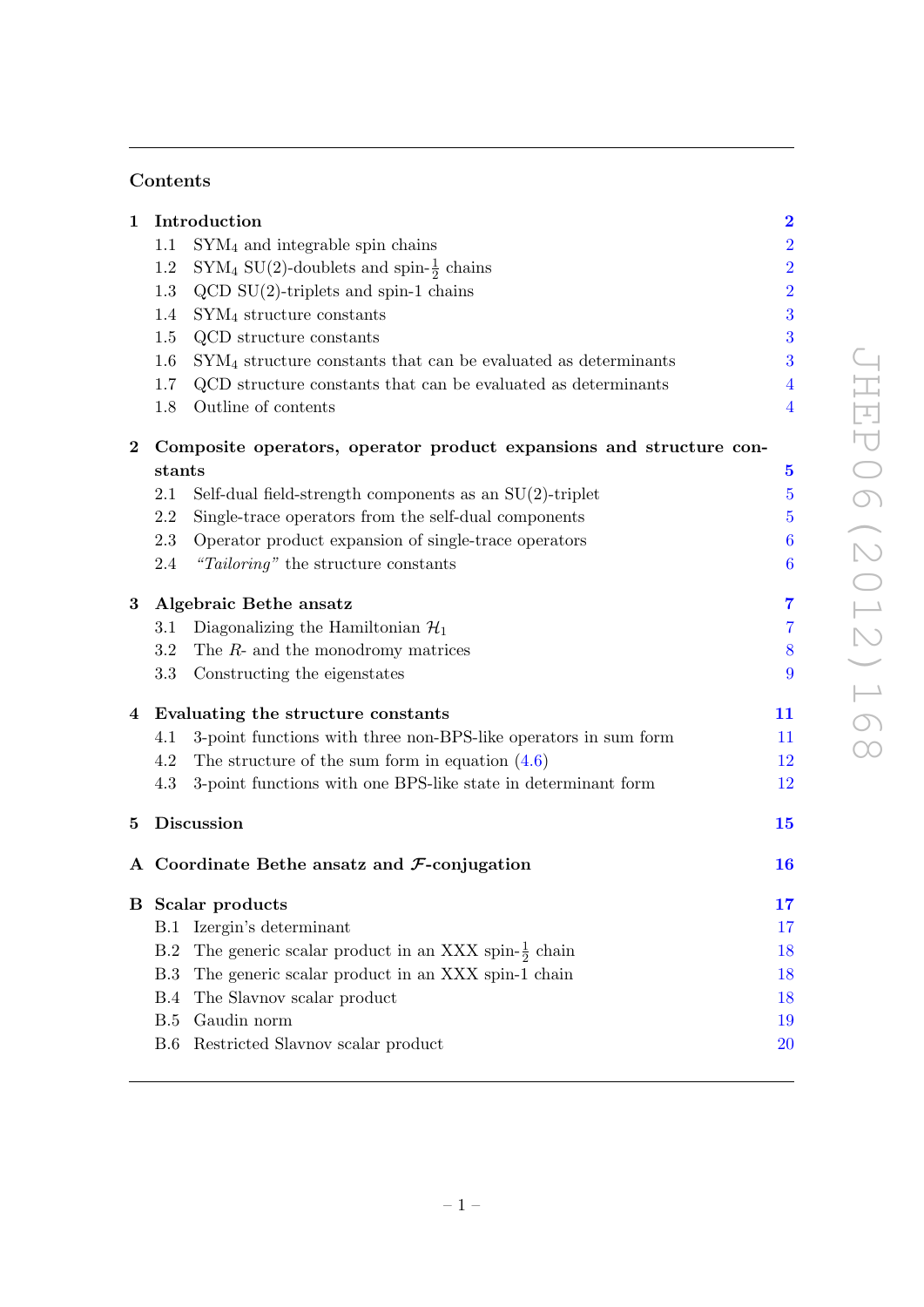### <span id="page-2-0"></span>1 Introduction

### <span id="page-2-1"></span>1.1  $\text{SYM}_4$  and integrable spin chains

The problem of computing the conformal dimensions of local, gauge-invariant singletrace composite operators in planar  $\mathcal{N}=4$  supersymmetric Yang-Mills theory in  $(3+1)$ -dimensions, SYM<sub>4</sub>, is integrable [\[1](#page-22-0)[–3\]](#page-23-0). At 1-loop level, the mixing matrix  $\Gamma$  maps to the Hamiltonian  $\mathcal{H}_{PSU(2,2|4)}$  of an integrable PSU(2, 2|4)-symmetric spin chain with nearestneighbor interactions and periodic boundary conditions, such that 1. The eigenstates  $\{O\}$ of Γ are in one-to-one correspondence with the eigenstates  $\{|\mathcal{O}\rangle\}$  of  $\mathcal{H}_{PSU(2,2|4)}$ , and 2. The eigenvalues  $\{\gamma\}$  of Γ, which are the anomalous dimensions of  $\{\mathcal{O}\}\$ , are equal to the eigenvalues  $\{\mathcal{E}\}\$  of  $\mathcal{H}_{\mathrm{PSU}(2,2|4)}$ .<sup>[1](#page-2-4)</sup> Since the eigenstates and eigenvalues of  $\mathcal{H}_{\mathrm{PSU}(2,2|4)}$  can be computed using Bethe ansatz methods, the problem is integrable.<sup>[2](#page-2-5)</sup> For a recent review, see [\[4\]](#page-23-1) and references therein.

# <span id="page-2-2"></span>1.2 SYM<sub>4</sub> SU(2)-doublets and spin- $\frac{1}{2}$  chains

 $SYM<sub>4</sub>$  contains a vector gauge field, four chiral and four anti-chiral spin- $\frac{1}{2}$  fermions, and six real scalars that can be expressed as three complex scalars  $\{X, Y, Z\}$  and their chargeconjugates  $\{X, Y, Z\}$ . Any two complex scalars that are not charge conjugates, such as  $\{X, Z\}$  or  $\{X, \bar{Z}\}$ , mix only amongst themselves to form an SU(2)-doublet and an SU(2)invariant scalar subsector of SYM4. In the planar limit at 1-loop level, the single-trace operators  $\{\mathcal{O}\}\$ , that are composed of a single SU(2) doublet, and that are eigenstates of  $\Gamma$ , map to eigenstates  $\{|\mathcal{O}\rangle\}$  of the Hamiltonian  $\mathcal{H}_{\frac{1}{2}}$  of a periodic XXX spin- $\frac{1}{2}$  chain.

## <span id="page-2-3"></span>1.3 QCD SU(2)-triplets and spin-1 chains

In [\[5\]](#page-23-2), Ferretti, Heise and Zarembo noted that, at 1-loop level, operators composed of selfdual components  ${f_+, f_0, f_-\}$  of the QCD field strength tensor mix only among themselves to form an SU(2)-triplet. Using that observation, as well as the fact that QCD with no matter fields is conformally invariant (the beta function vanishes) in the planar limit at 1-loop level, they showed that local single-trace operators  $\{\mathcal{O}\}\$  that are eigenstates of  $\Gamma$ correspond to eigenstates of the Hamiltonian  $\mathcal{H}_1$  of an integrable XXX spin-1 [\[6\]](#page-23-3) chain.<sup>[3](#page-2-6)</sup> As in the spin- $\frac{1}{2}$  case, the spin-1 chain eigenstates and eigenvalues can be computed using Bethe ansatz methods [\[7–](#page-23-4)[10\]](#page-23-5).

<span id="page-2-4"></span><sup>&</sup>lt;sup>1</sup>In this note,  $\mathcal O$  is a local gauge-invariant single-trace composite operator, in SYM<sub>4</sub> or in QCD depending on context, that is an eigenstate of the mixing matrix Γ, with anomalous dimension  $\gamma$ . For brevity, we will refer to O from now on simply as "a single-trace operator".  $|0\rangle$  is the corresponding eigenstate of the integrable spin chain Hamiltonian H, whose eigenvalue  $\mathcal{E} = \gamma$ . The notation  $\{O\}$  stands for sets of single-trace operators, etc.

<span id="page-2-5"></span><sup>2</sup>The situation at higher loops is more complicated: Spin chains with nearest-neighbor interaction are replaced with spin chains with long range interactions, the algebraic Bethe ansatz is replaced with an asymptotic Bethe ansatz, and finite-size effects must be accounted for. In this note, we restrict our attention to 1-loop level and nearest-neighbor interacting spin chains.

<span id="page-2-6"></span> $3$ All spin chains mentioned in this note will be integrable (their R-matrices satisfy Yang-Baxter equations), of XXX type (their R-matrices are parametrized by rational functions in the rapidity variables), and satisfy periodic boundary conditions, hence we need not repeat this from now on.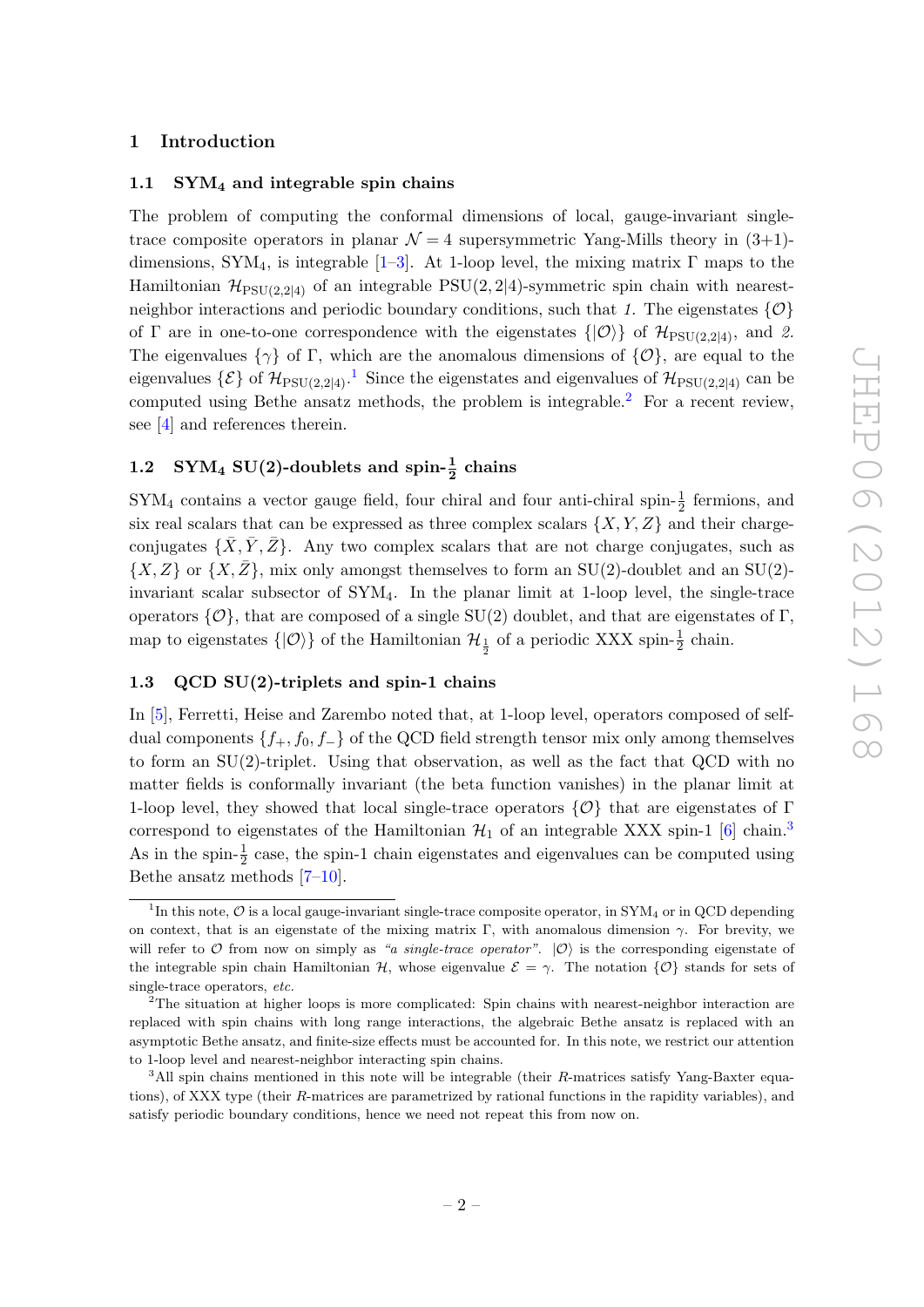#### <span id="page-3-0"></span>1.4 SYM<sup>4</sup> structure constants

Following [\[11–](#page-23-6)[14\]](#page-23-7), Escobedo, Gromov, Sever and Vieira [\[15\]](#page-23-8) used the connection to spin-1  $\frac{1}{2}$  chains to obtain a sum expression for the structure constants of 3-point functions of single-trace operators  $\{\mathcal{O}\}\$ in SU(2) scalar subsectors of SYM<sub>4</sub>. They noted that the three operators  $\mathcal{O}_i$ , of lengths  $L_i$ ,  $i \in \{1, 2, 3\}$ , could be chosen to be non-BPS (their conformal dimensions are unprotected by supersymmetry) and non-extremal  $(L_i < L_j + L_k$ , for any choice of distinct i, j and k).

In [\[16\]](#page-23-9), the sum expression of Escobedo et al. was evaluated in determinant form. This was made possible by the fact that, when expressed in spin chain terms, the essential factor in the sum expression can be identified with (a special case of) the scalar product of an eigenstate of  $\mathcal{H}_{\frac{1}{2}}$  and a generic state (not an eigenstate of  $\mathcal{H}_{\frac{1}{2}}$ ).

# <span id="page-3-1"></span>1.5 QCD structure constants

In this note, we extend the results of [\[15,](#page-23-8) [16\]](#page-23-9), from  $\text{SYM}_4$  and spin- $\frac{1}{2}$  chains to QCD and spin-1 chains, to gain information about QCD operator product expansions, OPE's, of the operators  $\{\mathcal{O}\}\$  of Ferretti et al..<sup>[4](#page-3-3)</sup>

We show that 1. In the general case where all three operators  $\mathcal{O}_i$ ,  $i \in \{1,2,3\}$  are non-BPS-like (all three states map to eigenstates of  $\mathcal{H}_1$  that are not spin-chain reference states), the tree-level structure constants can be expressed in a sum form that is similar to, but even less restricted than that of Escobedo et al.<sup>[5](#page-3-4)</sup> 2. In the special case where one operator, e.g.  $\mathcal{O}_3$ , is BPS-like (it maps to a spin-chain reference state), the tree-level structure constants can be expressed in a determinant form that is similar to that in [\[16\]](#page-23-9).

In other words, to express the tree-level structure constants in determinant form, (at least) one of the three operators must be BPS-like. In the following subsection, we outline why this is the case. More details are given in section [4.](#page-11-0)

# <span id="page-3-2"></span>1.6 SYM<sup>4</sup> structure constants that can be evaluated as determinants

The SYM<sub>4</sub> structure constants studied in [\[15,](#page-23-8) [16\]](#page-23-9) involve four types of scalars,  $\{X, Z, \overline{X}, \overline{Z}\}$ . The only non-vanishing Wick contractions (2-point functions) are those between chargeconjugate pairs, that is  $\langle X\bar{X}\rangle$ ,  $\langle \bar{X}X\rangle$ ,  $\langle Z\bar{Z}\rangle$ , or  $\langle \bar{Z}Z\rangle$ . Each operator  $\mathcal{O}_i$ ,  $i \in \{1, 2, 3\}$ , consists of two types of non-conjugate scalars, that is  $\{X, Z\}$ ,  $\{X, \bar{Z}\}$ ,  $\{\bar{X}, Z\}$ , and  $\{\bar{X}, \bar{Z}\}$ .

If  $\mathcal{O}_1$  is  $\{X, Z\}$ -type (a composite operator of scalars of type  $\{X, Z\}$ ), and  $\mathcal{O}_2$  is  $\{\bar{X}, \bar{Z}\}$ type, there are non-zero Wick contractions of both types,  $\langle X\overline{X}\rangle$  and  $\langle Z\overline{Z}\rangle$ , between  $\mathcal{O}_1$ and  $\mathcal{O}_2$ . Now consider  $\mathcal{O}_3$ . There is no way to choose the scalar content of  $\mathcal{O}_3$  such that 1. It has non-zero Wick contractions of both types with  $\mathcal{O}_1$ , 2. It has non-zero Wick contractions of both types with  $\mathcal{O}_2$ , and 3. The 3-point function is non-extremal, which

<span id="page-3-3"></span><sup>&</sup>lt;sup>4</sup>Our results are subject to the same restrictions as in [\[5\]](#page-23-2), and are valid only in the planar limit ( $N_c \rightarrow \infty$ and  $g \to 0$ , with  $\lambda = g^2 N_c$  constant) and at one-loop level, so that the beta function vanishes, and the theory is conformally invariant.

<span id="page-3-4"></span> $5$ The sum form of Escobedo et al. involves a summation over all partitions of one set of rapidity variables. The sum form that we obtain in the general case of three non-BPS-like operators involves summations over all partitions of three sets of rapidity variables with constraints between them.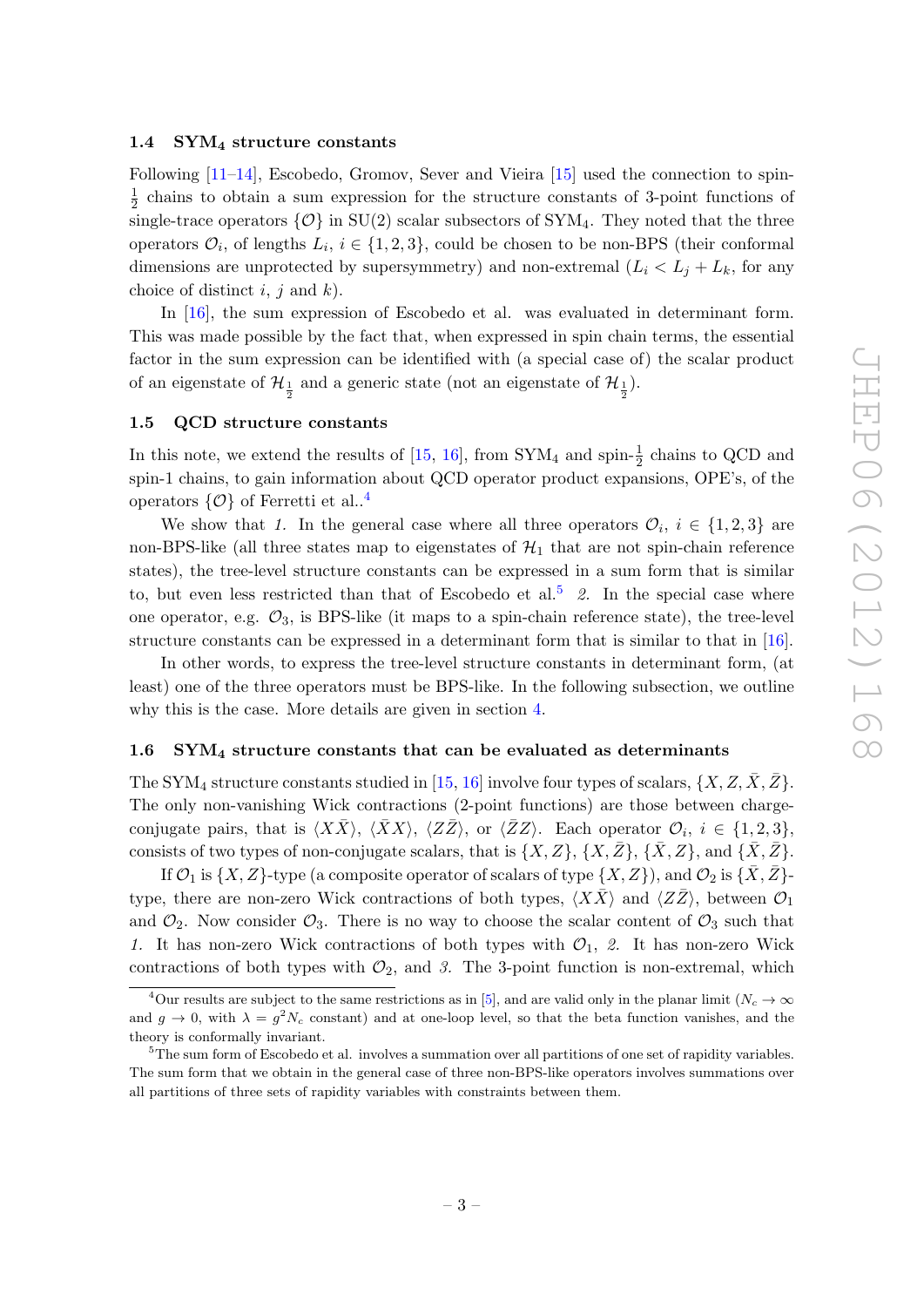requires that  $\mathcal{O}_3$  has non-zero Wick contractions with both  $\mathcal{O}_1$  and  $\mathcal{O}_2$ . The only way to have a non-extremal 3-point function is to choose  $\mathcal{O}_3$  to be  $\{\bar{X}, Z\}$ -type or  $\{X, \bar{Z}\}$ -type. Either way, the Wick contractions between  $\mathcal{O}_1$  and  $\mathcal{O}_3$  will be of one type only, and the Wick contractions between  $\mathcal{O}_2$  and  $\mathcal{O}_3$  will also be of one type only, different from that between  $\mathcal{O}_1$  and  $\mathcal{O}_2$ . These constraints simplify the structure constant and allow one to evaluate the sum form of Escobedo et al. in determinant form.

#### <span id="page-4-0"></span>1.7 QCD structure constants that can be evaluated as determinants

The QCD structure constants studied in this note involve three types of "scalars",  ${f_+, f_0, f_-\}.$  The non-vanishing Wick contractions are those between spin-conjugate pairs, that is  $\langle f_+f_-\rangle$ ,  $\langle f_-f_+\rangle$ , and  $\langle f_0f_0\rangle$ .

Since the action of the Bethe creation operators on the spin-1 reference states generates all three scalars, each operator  $\mathcal{O}_i$ ,  $i \in \{1,2,3\}$ , will consist of all three scalars. Consequently, there are no constraints on the Wick contractions, and the 3-point function of non-BPS operators is more complicated than in the  $\text{SYM}_4$  case.<sup>[6](#page-4-2)</sup> This 3-point function between three non-BPS-like operators can be expressed in sum form, as we will explain in the sequel, but that sum form will be more complicated than that in [\[15\]](#page-23-8), and less useful.

The aim of this note is to identify the structure constants that can be evaluated in single determinant form using currently available methods of integrability.<sup>[7](#page-4-3)</sup> Our result is that, in QCD and the spin-1 case, determinant expressions for the structure constants require that one operator is BPS-like. In other words, that it maps to a spin chain reference state.

#### <span id="page-4-1"></span>1.8 Outline of contents

In section [2,](#page-5-0) we review the construction of the single-trace composite operators from the self-dual components of the field strength tensor, the 1-loop mixing matrix, operator product expansions, and the "tailoring" approach of Escobedo et al. to the structure constants. In section [3,](#page-7-0) we recall the algebraic Bethe ansatz solution for the eigenstates and eigenvalues of the mixing matrix. In section [4,](#page-11-0) we present our results for the structure constants in terms of solutions of the Bethe equations. Section [5](#page-15-0) contains a brief discussion. In appendix [A,](#page-16-0) we recall the coordinate Bethe ansatz and the  $\mathcal{F}\text{-conigation}$  of [\[15\]](#page-23-8). In appendix [B,](#page-17-0) we present the scalar products that appear in the expression for the structure constants.

<span id="page-4-2"></span><sup>&</sup>lt;sup>6</sup>In particular, while integrable spin-1 chains are related to integrable spin- $\frac{1}{2}$  chains by fusion, there is no way that one can use fusion to obtain a 3-point function of non-BPS-like operators in the spin-1 case from the corresponding spin- $\frac{1}{2}$  result.

<span id="page-4-3"></span><sup>7</sup>What we have in mind is Slavnov's determinant expression for the scalar product of an eigenstate of the Hamiltonian and a generic state. This determinant expression is unique. It is conceivable that determinant expressions for more general scalar products, that will allow us to evaluate more general structure constants, will eventually be found, but this is obviously beyond the scope of this work.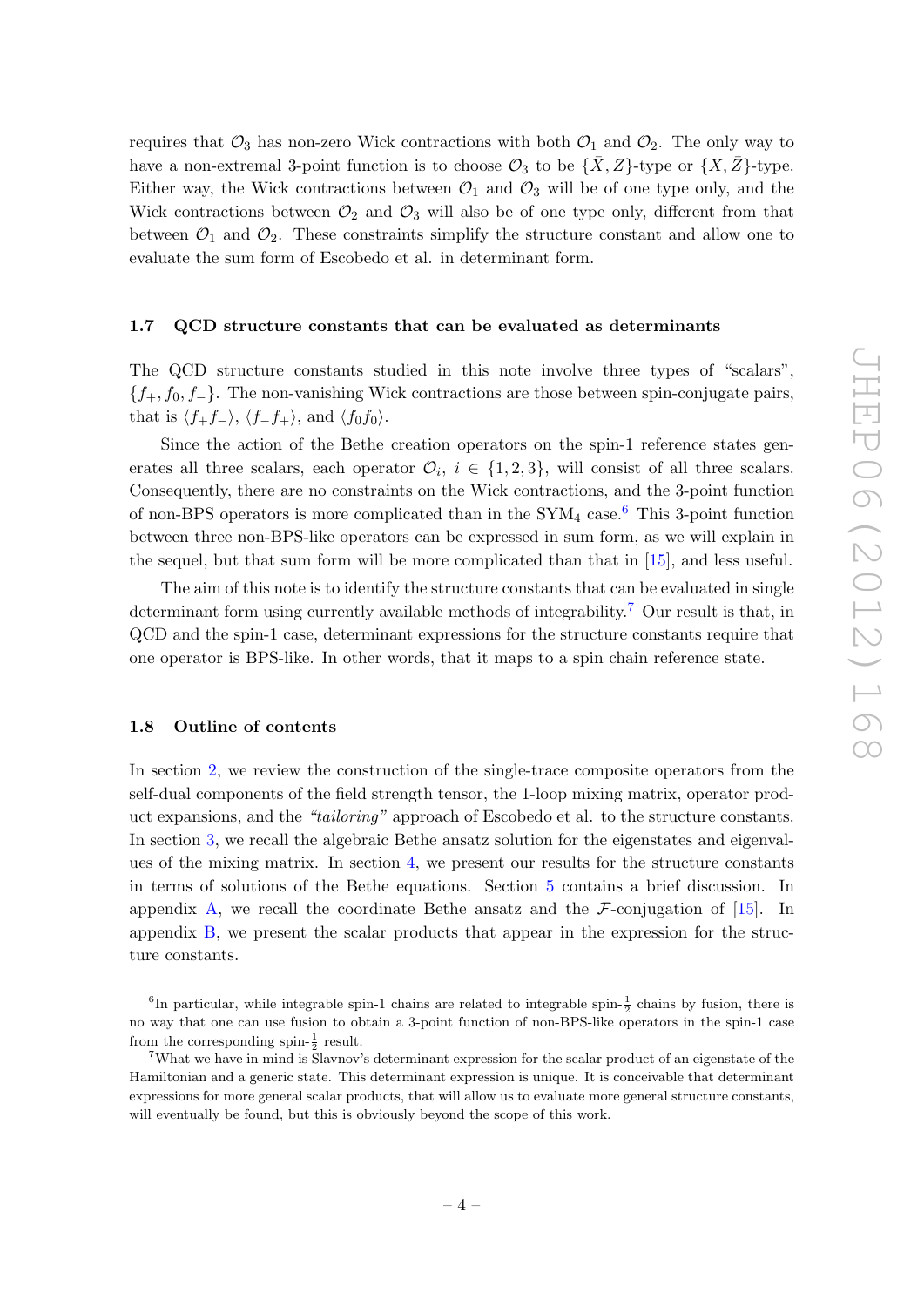# <span id="page-5-0"></span>2 Composite operators, operator product expansions and structure constants

### <span id="page-5-1"></span>2.1 Self-dual field-strength components as an SU(2)-triplet

Following [\[5\]](#page-23-2), we decompose the QCD Yang-Mills field strength tensor  $F_{\mu\nu} = \partial_{\mu}A_{\nu}$  –  $\partial_{\nu}A_{\mu} + ig[A_{\mu}, A_{\nu}]$  into self-dual,  $f_{\alpha\beta}$ , and anti-self-dual,  $\bar{f}_{\dot{\alpha}\dot{\beta}}$ , components,

$$
F_{\mu\nu} = \sigma_{\mu\nu}^{\ \alpha\beta} f_{\alpha\beta} + \bar{\sigma}_{\mu\nu}^{\ \dot{\alpha}\dot{\beta}} \bar{f}_{\dot{\alpha}\dot{\beta}} \,, \tag{2.1}
$$

where

$$
\sigma_{\mu\nu} = \frac{i}{4}\sigma_2 \left(\sigma_\mu \bar{\sigma}_\nu - \sigma_\nu \bar{\sigma}_\mu\right), \quad \bar{\sigma}_{\mu\nu} = -\frac{i}{4} \left(\bar{\sigma}_\mu \sigma_\nu - \bar{\sigma}_\nu \sigma_\mu\right) \sigma_2, \quad \sigma_\mu = (1, \vec{\sigma}), \quad \bar{\sigma}_\mu = (1, -\vec{\sigma}). \tag{2.2}
$$

We further define

$$
f_A = (\sigma_2 \sigma_A)^{\alpha \beta} f_{\alpha \beta}, \qquad \bar{f}_{\dot{A}} = (\sigma_{\dot{A}} \sigma_2)^{\dot{\alpha} \dot{\beta}} \bar{f}_{\dot{\alpha} \dot{\beta}}, \qquad (2.3)
$$

where  $A, \dot{A} = 1, 2, 3$ . The 2-point function of the field strength tensor has the structure

$$
\langle F_{\mu\nu}^{\ \ a}(\alpha)F_{\rho\sigma}^{\ \ c}d(0)\rangle = \phi(\alpha)\left(\eta_{\mu\rho}\eta_{\nu\sigma} - \eta_{\mu\sigma}\eta_{\nu\rho}\right)\delta^a_d\delta^c_b\,,\tag{2.4}
$$

where  $a, b, c, d = 1, \ldots, N_c$  are color indices, and  $\phi(x)$  is a scalar function. Hence,

<span id="page-5-3"></span>
$$
\langle f_A^a{}_b(x) f_B^c{}_d(0) \rangle = \phi(x) \delta_{AB} \delta_d^a \delta_b^c, \qquad \langle f_A^a{}_b(x) \bar{f}_{\dot{B}}^c{}_d(0) \rangle = 0. \tag{2.5}
$$

Following [\[17\]](#page-23-10), we write

$$
f_{+} = f_{11} = \frac{1}{2} \left( f_{2} + if_{1} \right), \quad f_{0} = \frac{1}{\sqrt{2}} \left( f_{12} + f_{21} \right) = -\frac{i}{\sqrt{2}} f_{3}, \quad f_{-} = f_{22} = \frac{1}{2} \left( f_{2} - if_{1} \right). \tag{2.6}
$$

From equation [\(2.5\)](#page-5-3),  $\langle f_{\pm}(x)f_{\pm}(0)\rangle = \langle f_{\pm}(x)f_{0}(0)\rangle = 0$ , and the only nonzero Wick contractions (2-point functions) are  $\langle f_{\pm}f_{\mp}\rangle$  and  $\langle f_0f_0\rangle$ .  $\{f_+, f_0, f_-\}\$ is an SU(2) triplet, and transforms in the spin-1 representation of SU(2).

#### <span id="page-5-2"></span>2.2 Single-trace operators from the self-dual components

We focus on the single-trace operators of length  $L$  that are composed of self-dual components only

<span id="page-5-5"></span>
$$
\mathcal{O}(x) = \text{tr}\left(f_{A_1}(x)\cdots f_{A_L}(x)\right). \tag{2.7}
$$

Following [\[5\]](#page-23-2), at 1-loop level, in the planar limit, these operators mix only among themselves, as in equation  $(2.5)$ , and their mixing matrix is given by

<span id="page-5-4"></span>
$$
\Gamma = \frac{\lambda}{48\pi^2} \sum_{l=1}^{L} \left( 7 + 3\vec{S}_l \cdot \vec{S}_{l+1} - 3(\vec{S}_l \cdot \vec{S}_{l+1})^2 \right) , \qquad (2.8)
$$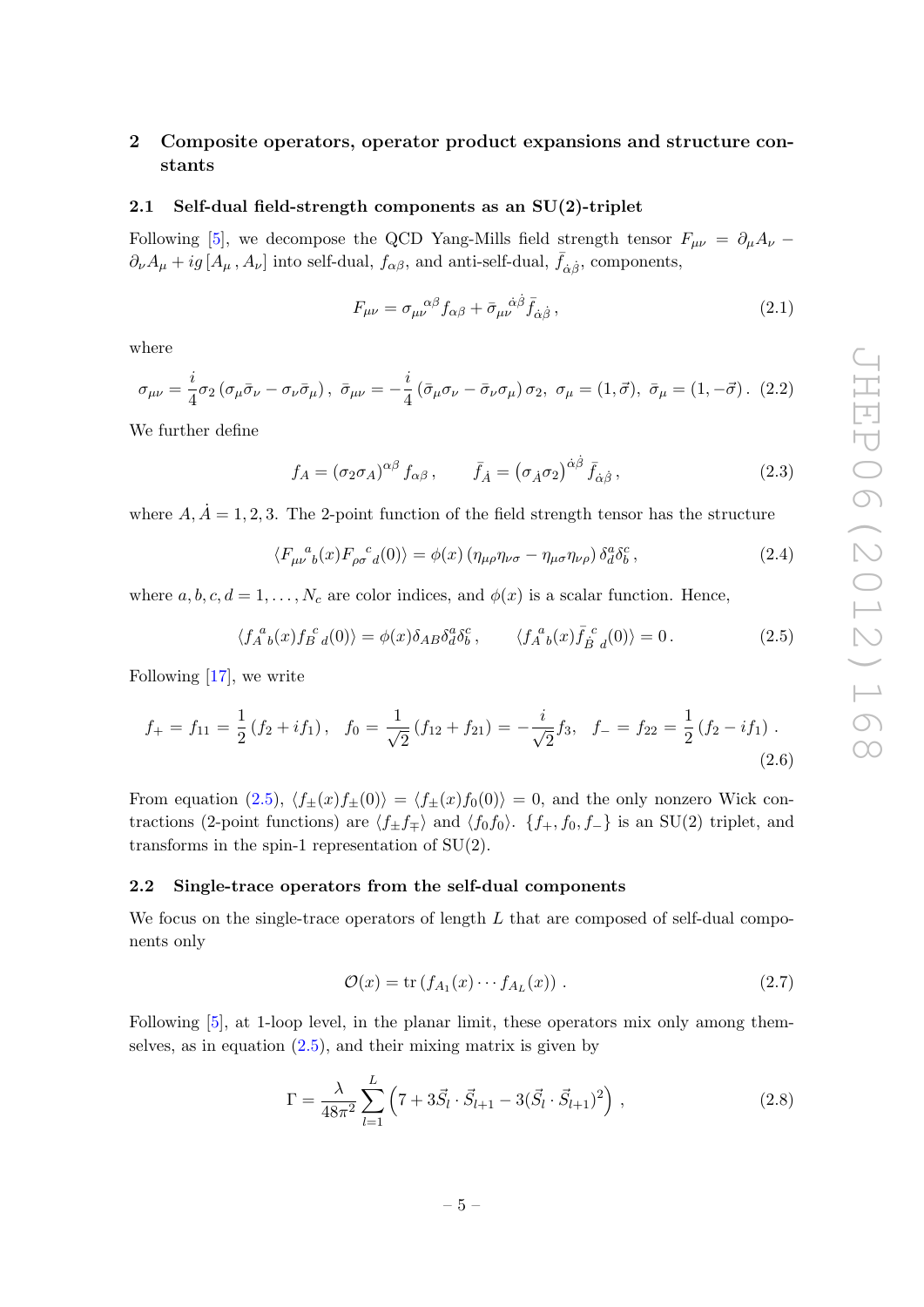where  $\lambda = g^2 N_c$ , and  $\vec{S}_l$  are SU(2) spin-1 generators,

$$
(Sjf)A = -i\epsilon_{jAB}f_B.
$$
 (2.9)

Note that  $\{f_+, f_0, f_-\}$  are eigenstates of  $S^3$  with eigenvalues  $\{+1, 0, -1\}$ , respectively. Since  $\Gamma$  commutes with  $\vec{S}^2$  (where  $\vec{S} = \sum_{l=1}^L \vec{S}_l$  is the total spin), and  $S^3$ , all three operators can be diagonalized simultaneously. An eigenstate of  $\Gamma$  is an operator of definite conformal dimension  $\Delta = 2L + \gamma$ , where  $\gamma$  is the corresponding eigenvalue.

#### <span id="page-6-0"></span>2.3 Operator product expansion of single-trace operators

Following [\[15,](#page-23-8) [16\]](#page-23-9), we normalize the operators of definite conformal dimension according to

$$
\langle \mathcal{O}_i(x_i) \,\bar{\mathcal{O}}_j(x_j) \rangle \sim (\mathcal{N}_i \mathcal{N}_j)^{\frac{1}{2}} \frac{\delta_{ij}}{|x_{ij}|^{\Delta_i + \Delta_j}}
$$
\n(2.10)

for  $x_{ij} \equiv x_i - x_j \to 0$ , where  $\mathcal{N}_i$  will be specified below in equation [\(B.10\)](#page-19-1). The OPE of a pair of these operators  $\mathcal{O}_1(x)$  and  $\mathcal{O}_3(x)$  is given by

<span id="page-6-5"></span>
$$
\mathcal{O}_1(x_1)\,\mathcal{O}_3(x_3) \sim \sum_{\mathcal{O}_2} \left(\frac{\mathcal{N}_1\mathcal{N}_3}{\mathcal{N}_2}\right)^{\frac{1}{2}} \frac{C_{132}}{|x_{13}|^{\Delta_1+\Delta_3-\Delta_2}} \,\mathcal{O}_2(x) + \dots, \quad x = \frac{1}{2}(x_1+x_3), \quad (2.11)
$$

for  $x_{13} \rightarrow 0$ , where the ellipsis denotes subleading corrections involving conformal descendants of  $\mathcal{O}_2$  [\[18\]](#page-23-11). The structure constants  $C_{132}$  have a perturbative expansion in  $\lambda$ ,

$$
N_c C_{132} = c_{132}^{(0)} + \lambda c_{132}^{(1)} + \dots \,, \tag{2.12}
$$

In this note, we focus on the leading (tree-level) contribution  $c_{132}^{(0)}$ .

# <span id="page-6-1"></span>2.4 "Tailoring" the structure constants

Following [\[15\]](#page-23-8), we construct  $c_{132}^{(0)}$  in four steps.

**Step 1.** We map the length- $L_i$  single-trace operator  $\mathcal{O}_i$  to an eigenstate  $|\mathcal{O}_i\rangle$  of a length- $L_i$  periodic spin-1 chain Hamiltonian  $\mathcal{H}_1$ .

**Step 2.** We "split" the spin chains into left and right subchains of lengths<sup>[8](#page-6-2)</sup>

<span id="page-6-4"></span>
$$
L_{i,l} = \frac{1}{2} \left( L_i + L_j - L_k \right), \quad L_{i,r} = \frac{1}{2} \left( L_i + L_k - L_j \right), \tag{2.13}
$$

respectively, with  $(i, j, k)$  in cyclic order. We perform a corresponding split of the states,

<span id="page-6-3"></span>
$$
|O_i\rangle = \sum_a |O_{i_a}\rangle_l \otimes |O_{i_a}\rangle_r, \qquad (2.14)
$$

where, roughly speaking, the sum is over all possible ways of distributing the component fields into the left and right subchains. (A more precise definition of this splitting, as well as a more accurate version of equation  $(2.14)$ , will be given below after introducing the Bethe ansatz.) Note that  $|O_{i_a}\rangle_l$  and  $|O_{i_a}\rangle_r$  are states of subchains with lengths  $L_{i,l}$  and  $L_{i,r}$ , respectively.

<span id="page-6-2"></span><sup>&</sup>lt;sup>8</sup>We restrict the discussion to the "non-extremal" case where all  $L_{i,l}$ ,  $L_{i,r} > 0$ , for which there is no mixing with double-trace operators [\[15\]](#page-23-8).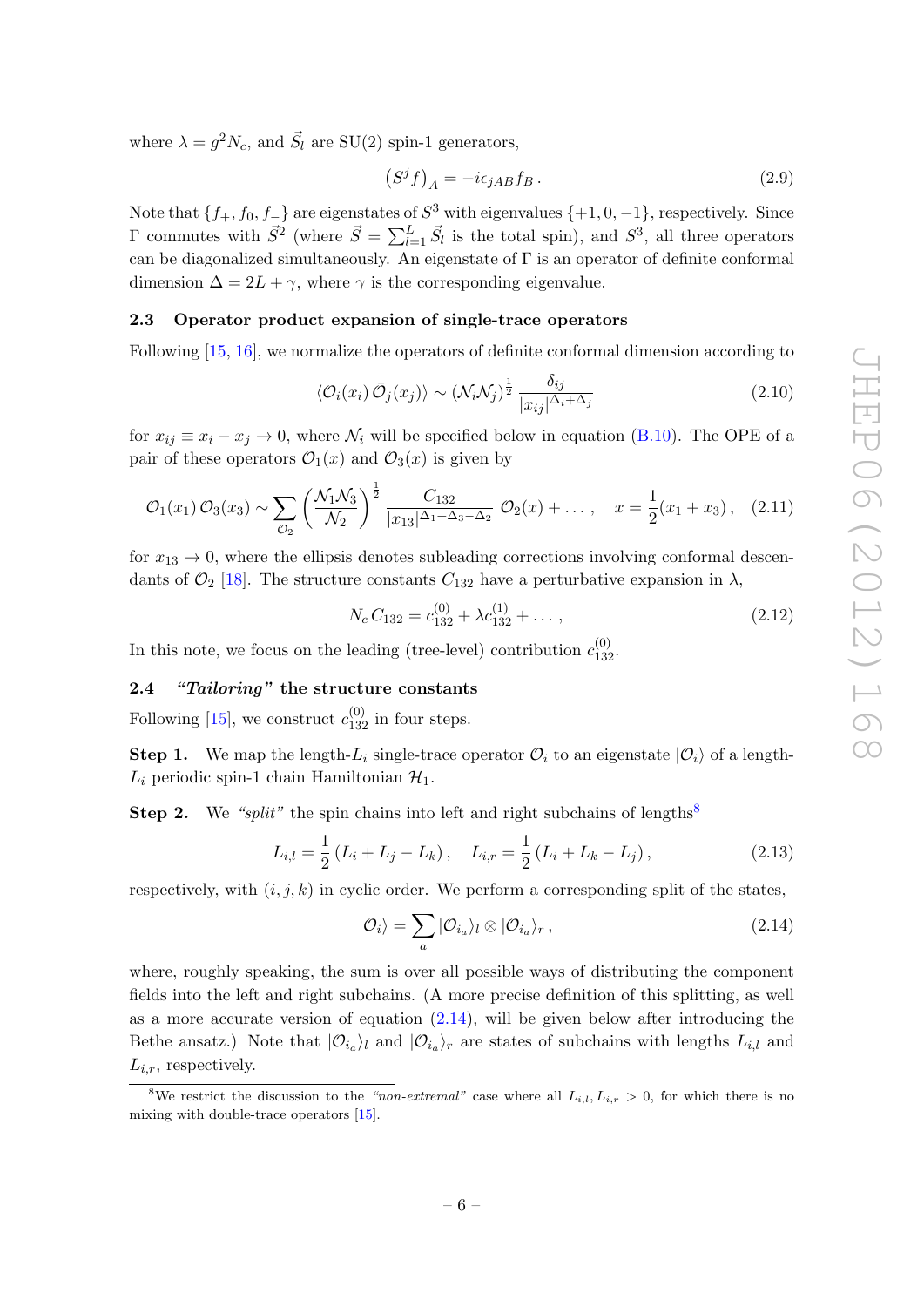**Step 3.** We "flip" or  $\mathcal{F}$ -conjugate the right kets into right bras

$$
|\mathcal{O}_i\rangle = \sum_a |\mathcal{O}_{i_a}\rangle_l \otimes |\mathcal{O}_{i_a}\rangle_r \to \sum_a |\mathcal{O}_{i_a}\rangle_l \otimes r \langle \mathcal{O}_{i_a}|\,. \tag{2.15}
$$

Given a pair of elementary fields A and B that are associated with the kets  $|\Psi_i\rangle_r$  and  $|\Psi_{i+1}\rangle_l$ , respectively, the flipped state  $_r\langle \Psi_i|$  is defined such that

<span id="page-7-2"></span>
$$
\langle AB \rangle \sim r \langle \Psi_i | \Psi_{i+1} \rangle_l \,. \tag{2.16}
$$

In view of the fact that the only non-zero 2-point functions are between  $f_+$  and  $f_-,$  and between two  $f_0$  fields, the prescription  $(2.16)$  implies that

<span id="page-7-5"></span>
$$
|f_{\pm}\rangle_r \to \sqrt{f_{\mp}}|, \qquad |f_0\rangle_r \to \sqrt{f_0}|. \tag{2.17}
$$

Our convention is that  $\langle f_{\pm}|f_{\pm}\rangle = 1$ ,  $\langle f_0|f_0\rangle = 1$ , while all other 2-point functions are zero.

Step 4. We construct the structure constants by taking scalar products of bra and ket states [\[15,](#page-23-8) [16\]](#page-23-9), to obtain

<span id="page-7-3"></span>
$$
c_{132}^{(0)} = \mathcal{N}_{132} \sum_{a,b,c} r \langle \mathcal{O}_{2_b} | \mathcal{O}_{1_a} \rangle_l \ r \langle \mathcal{O}_{1_a} | \mathcal{O}_{3_c} \rangle_l \ r \langle \mathcal{O}_{3_c} | \mathcal{O}_{2_b} \rangle_l \,, \tag{2.18}
$$

where

<span id="page-7-4"></span>
$$
\mathcal{N}_{132} = \left(\frac{L_1 L_2 L_3}{\langle \mathcal{O}_1 | \mathcal{O}_1 \rangle \langle \mathcal{O}_2 | \mathcal{O}_2 \rangle \langle \mathcal{O}_3 | \mathcal{O}_3 \rangle}\right)^{\frac{1}{2}}.
$$
\n(2.19)

This is represented graphically in figure [1.](#page-8-1) In order to further evaluate the expression [\(2.18\)](#page-7-3) for the structure constants, it is necessary to have a more explicit construction of the states with definite conformal dimensions. To this end, we now turn to the Bethe ansatz.

## <span id="page-7-0"></span>3 Algebraic Bethe ansatz

#### <span id="page-7-1"></span>3.1 Diagonalizing the Hamiltonian  $\mathcal{H}_1$

The 1-loop QCD mixing matrix  $\Gamma$  [\(2.8\)](#page-5-4) is identical to the Hamiltonian  $\mathcal{H}_1$  of an antiferromagnetic spin-1 chain, with periodic boundary conditions, that is integrable [\[6\]](#page-23-3), and therefore can be diagonalized using the algebraic Bethe ansatz  $[7-10]$ . The basic strategy to diagonalize  $\mathcal{H}_1$  is to diagonalize a transfer matrix  $t^{(\frac{1}{2})}(u)$  that is constructed from a monodromy matrix with a 2-dimensional (that is, spin- $\frac{1}{2}$ ) auxiliary space. Although  $t^{(\frac{1}{2})}(u)$ does not generate  $\mathcal{H}_1$  [\(2.8\)](#page-5-4), it is related by the fusion procedure to another transfer matrix  $t^{(1)}(u)$  that is constructed from a monodromy matrix with a 3-dimensional (that is, spin-1) auxiliary space and that contains  $\mathcal{H}_1$  [8-[10\]](#page-23-5). By diagonalizing  $t^{(\frac{1}{2})}(u)$ , we diagonalize  $t^{(1)}(u)$ ,  $\mathcal{H}_1$  and  $\Gamma$ , all in one go.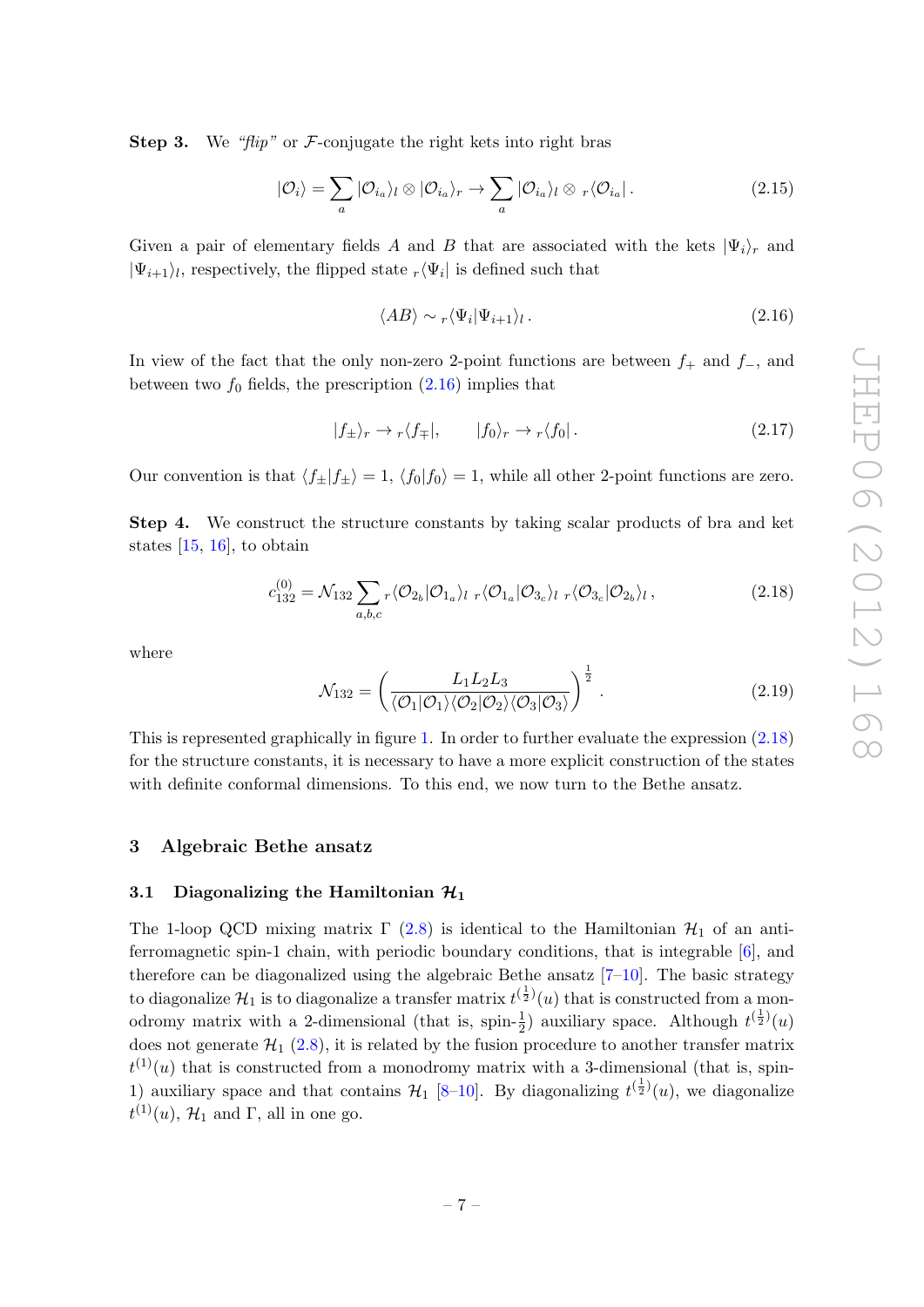

<span id="page-8-1"></span>Figure 1. A configuration of 3-point functions with contractions among the self-dual Yang-Mills fields (a solid line is  $\langle f_+f_-\rangle$  and a dotted line is  $\langle f_0f_0\rangle$ ).  $\mathcal{O}_3$  is chosen to consist of  $f_+$  fields only, so it maps to a spin-chain reference state. This will be the case that can be evaluated in determinant form.

## <span id="page-8-0"></span>3.2 The  $R$ - and the monodromy matrices

The transfer matrix  $t^{\left(\frac{1}{2}\right)}(u)$  can be constructed using the  $6\times 6$  R-matrix

$$
R^{(\frac{1}{2},1)}(u,v) = \frac{1}{(u-v-\eta)} \left( \frac{u-v+\eta}{\sqrt{2\eta}} \frac{u-v-\eta}{\sqrt{2\eta}} \frac{\sqrt{2\eta}}{u-v-\eta} \frac{\sqrt{2\eta}}{u-v+\eta} \right),\tag{3.1}
$$

where eventually we shall set  $\eta = i$ . The matrix elements that are zero are left empty. We regard  $R^{(\frac{1}{2},1)}(u,v)$  as an operator acting on  $\mathcal{C}^2 \otimes \mathcal{C}^3$ . This R-matrix can be obtained by fusion [\[7,](#page-23-4) [8\]](#page-23-12) from  $R^{(\frac{1}{2},\frac{1}{2})}(u,v) = u - v + \eta \mathcal{P}$ , where  $\mathcal P$  is the permutation matrix on  $\mathcal C^2 \otimes \mathcal C^2$ , together with a "gauge" transformation that makes the matrix symmetric.

The (inhomogeneous) monodromy matrix is constructed from the R-matrix  $as^9$  $as^9$ 

<span id="page-8-3"></span>
$$
T_0^{(\frac{1}{2})}[u; \{z\}_L] = R_{01}^{(\frac{1}{2},1)}(u, z_1) \dots R_{0L}^{(\frac{1}{2},1)}(u, z_L), \qquad (3.2)
$$

where we have introduced the inhomogeneities  $\{z\}_L = \{z_1, \ldots, z_L\}$  for later convenience. The auxiliary space (labeled 0) is 2-dimensional, while each of the quantum spaces (labeled  $1, \ldots, L$  are 3-dimensional. By tracing over the auxiliary space, we arrive at the

<span id="page-8-2"></span><sup>&</sup>lt;sup>9</sup>In the sequel, we use different brackets to indicate the type of enclosed arguments. We write  $f(x, y)$ when neither x nor y is a set of variables,  $f\{x, y\}$  when both x and y are sets of variables, and  $f[x, \{y\}]$ when  $x$  is not a set of variables, but  $y$  is.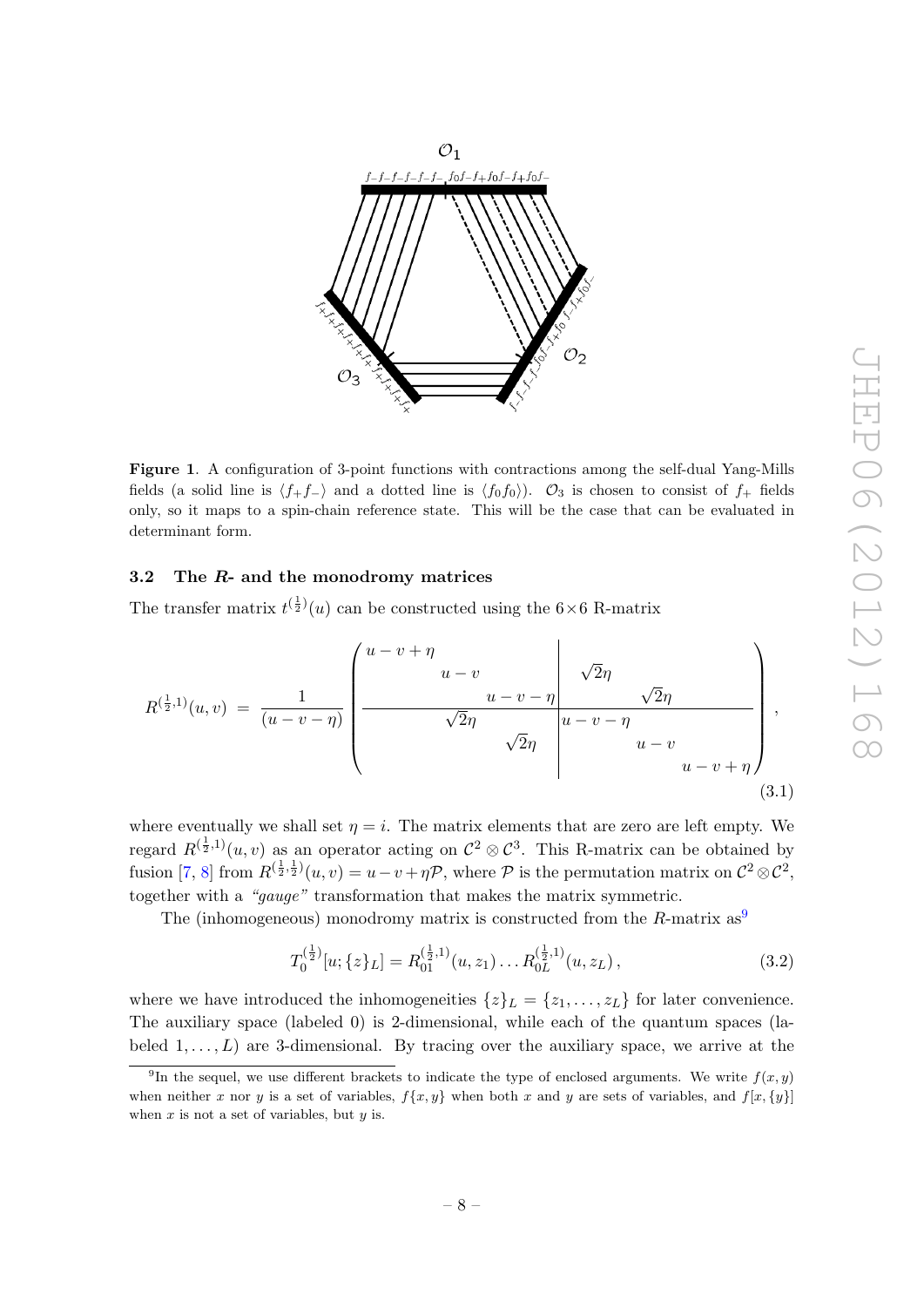(inhomogeneous) transfer matrix

$$
t^{(\frac{1}{2})}[u;\{z\}_L] = \text{tr}_0 T_0^{(\frac{1}{2})}[u;\{z\}_L].
$$
\n(3.3)

It has the commutativity property

$$
\[t^{(\frac{1}{2})}[u;\{z\}_L],t^{(\frac{1}{2})}[v;\{z\}_L]\] = 0, \tag{3.4}
$$

by virtue of the fact that the R-matrix obeys the Yang-Baxter equation.

## <span id="page-9-0"></span>3.3 Constructing the eigenstates

The eigenstates of this transfer matrix can be readily obtained by algebraic Bethe ansatz: we define the operators  $A, B, C, D$  by

$$
T_0^{(\frac{1}{2})}[u; \{z\}_L] = \begin{pmatrix} A[u; \{z\}_L] & B[u; \{z\}_L] \\ C[u; \{z\}_L] & D[u; \{z\}_L] \end{pmatrix} . \tag{3.5}
$$

We also introduce the reference states with all spins up or all spins down,

<span id="page-9-2"></span>
$$
|0\rangle_{\pm} = |f_{\pm}\rangle^{\otimes L} \equiv |f_{\pm}^{L}\rangle. \tag{3.6}
$$

These states are eigenstate of both  $A[u; \{z\}_L]$  and  $D[u; \{z\}_L]$ ,

$$
A[u; \{z\}_L]|0\rangle_+ = \left(\prod_{l=1}^L \frac{u - z_l + \eta}{u - z_l - \eta}\right)|0\rangle_+, \qquad D[u; \{z\}_L]|0\rangle_+ = |0\rangle_+, \tag{3.7}
$$

$$
A[u; \{z\}_L]|0\rangle_{-}=|0\rangle_{-}\,,\qquad D[u; \{z\}_L]|0\rangle_{-}=\left(\prod_{l=1}^L\frac{u-z_l+\eta}{u-z_l-\eta}\right)|0\rangle_{-}\,.
$$

We note that

<span id="page-9-4"></span>
$$
B[u; \{z\}_L]^\dagger = -\left(\prod_{l=1}^L \frac{u^* - z_l^* - \eta}{u^* - z_l^* + \eta}\right) C[u^*; \{z^*\}_L],\tag{3.8}
$$

where we have used  $\eta = i$ , and  $*$  denotes complex conjugation. Choosing  $|0\rangle_+$  as the reference state, one finds that the states

<span id="page-9-1"></span>
$$
|\{u\}_N\rangle_+ = \left(\prod_{j=1}^N B[u_j; \{z\}_L]\right)|0\rangle_+\tag{3.9}
$$

are eigenstates of the transfer matrix  $t^{(\frac{1}{2})}[u;\{z\}_L]$  provided that  $\{u\}_N = \{u_1, \ldots, u_N\}$  are distinct and satisfy the spin-1 Bethe equations

<span id="page-9-3"></span>
$$
\prod_{l=1}^{L} \frac{u_j - z_l + \eta}{u_j - z_l - \eta} = \prod_{\substack{k=1 \ k \neq j}}^{N} \frac{u_j - u_k + \eta}{u_j - u_k - \eta}.
$$
\n(3.10)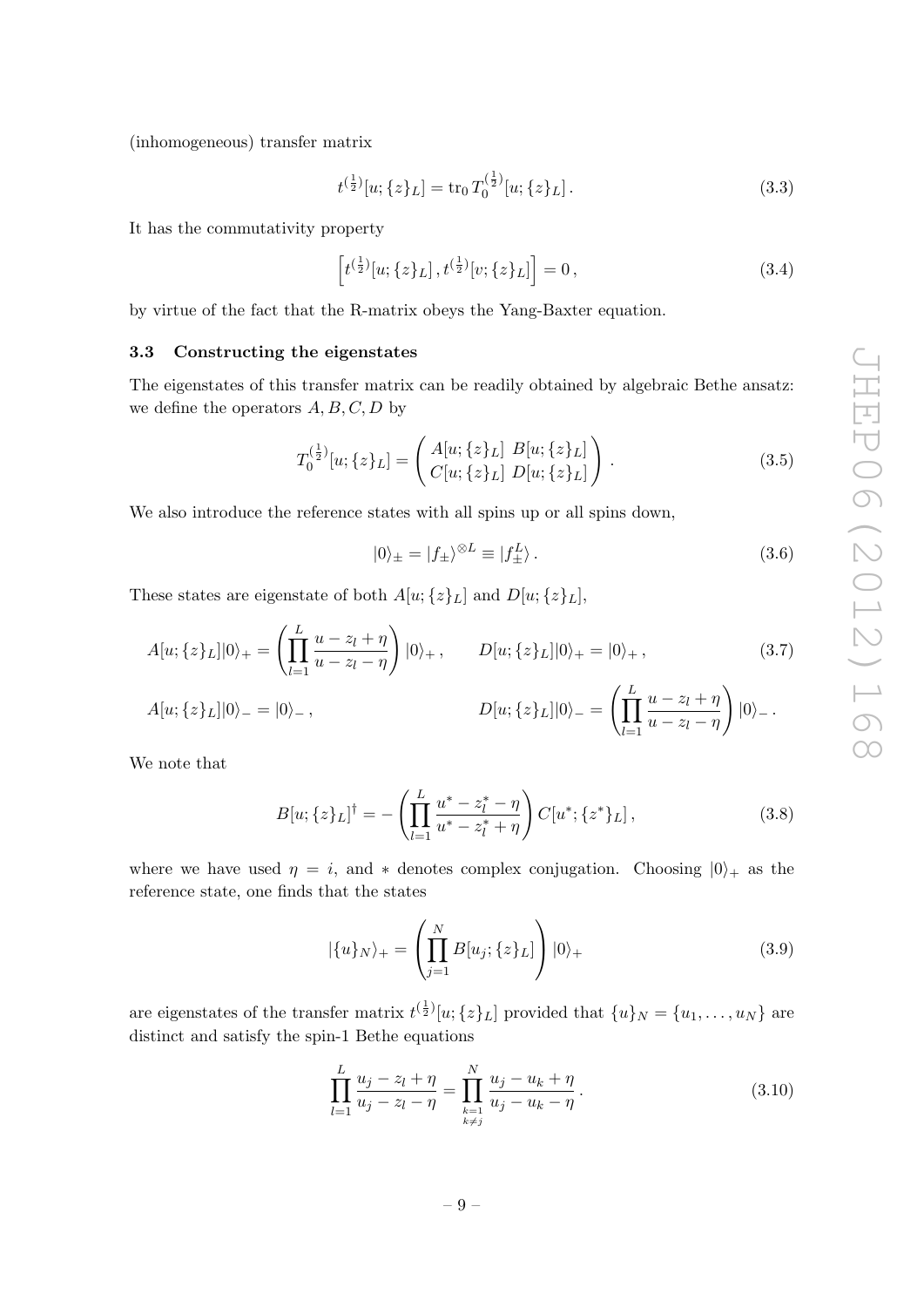In the homogeneous limit  $z_l = 0$ , these states are eigenstates of  $\mathcal{H}_1$  [\(2.8\)](#page-5-4) with eigenvalues (anomalous dimensions) [\[5\]](#page-23-2)

$$
\gamma = \frac{\lambda}{48\pi^2} \left( 7L - \sum_{k=1}^{N} \frac{12}{u_k^2 + 1} \right).
$$
 (3.11)

The conformal dimensions are therefore given by  $\Delta = 2L + \gamma$ . The Bethe eigenstates [\(3.9\)](#page-9-1) are  $SU(2)$  highest-weight states, with spin

$$
s = s^3 = L - N, \t\t(3.12)
$$

and therefore  $N \leq L$ . If we choose  $|0\rangle$  as the reference state, then the Bethe states are given by

$$
|\{u\}_N\rangle_{-} = \left(\prod_{j=1}^N C[u_j; \{z\}_L] \right) |0\rangle_{-},
$$
\n(3.13)

which are lowest-weight states, with  $s = -s^3 = L - N$ , so again  $N \leq L$ .

In order to properly define the splitting of states  $(2.14)$ , we follow  $[15]$  and split the monodromy matrix  $(3.2)$ ,

$$
T_0^{(\frac{1}{2})}[u; \{z\}_L] = T_{0,l}^{(\frac{1}{2})}[u; \{z\}_L] T_{0,r}^{(\frac{1}{2})}[u; \{z\}_L],
$$
\n(3.14)

where

$$
T_{0,l}^{(\frac{1}{2})}[u; \{z\}_{L_l}] = R_{01}^{(\frac{1}{2},1)}(u, z_1) \dots R_{0L_l}^{(\frac{1}{2},1)}(u, z_{L_l}),
$$
  
\n
$$
T_{0,r}^{(\frac{1}{2})}[u; \{z\}_{L_r}] = R_{0,L_l+1}^{(\frac{1}{2},1)}(u, z_{L_l+1}) \dots R_{0L}^{(\frac{1}{2},1)}(u, z_L),
$$
\n(3.15)

and  $\{z\}_{L_l} = \{z_1, \ldots, z_{L_l}\}, \{z\}_{L_r} = \{z_{L_l+1}, \ldots, z_L\}.$  Correspondingly,

$$
\begin{pmatrix}\nA[u; \{z\}_L] & B[u; \{z\}_L] \\
C[u; \{z\}_L] & D[u; \{z\}_L]\n\end{pmatrix} =\n\begin{pmatrix}\nA_l[u; \{z\}_L_l] & B_l[u; \{z\}_L_l] \\
C_l[u; \{z\}_L_l] & D_l[u; \{z\}_L_l]\n\end{pmatrix}\n\begin{pmatrix}\nA_r[u; \{z\}_L_r] & B_r[u; \{z\}_L_r] \\
C_r[u; \{z\}_L_r] & D_r[u; \{z\}_L_r]\n\end{pmatrix}.
$$
\n(3.16)

In particular,

$$
B[u; \{z\}_L] = A_l[u; \{z\}_L] B_r[u; \{z\}_L] + B_l[u; \{z\}_L] D_r[u; \{z\}_L],
$$
  
\n
$$
C[u; \{z\}_L] = C_l[u; \{z\}_L] A_r[u; \{z\}_L] + D_l[u; \{z\}_L] C_r[u; \{z\}_L].
$$
\n(3.17)

The  $\mathcal{F}$ -conjugation  $(A.13)$  implies that

$$
B_r[u; \{z\}_{L_r} || f_+^{L_r} \rangle_r \to \sqrt{f_-^{L_r} | B_r[u; \{z\}_{L_r} ]},
$$
  
\n
$$
C_r[u; \{z\}_{L_r} || f_-^{L_r} \rangle_r \to \sqrt{f_+^{L_r} | C_r[u; \{z\}_{L_r} ]}.
$$
\n(3.18)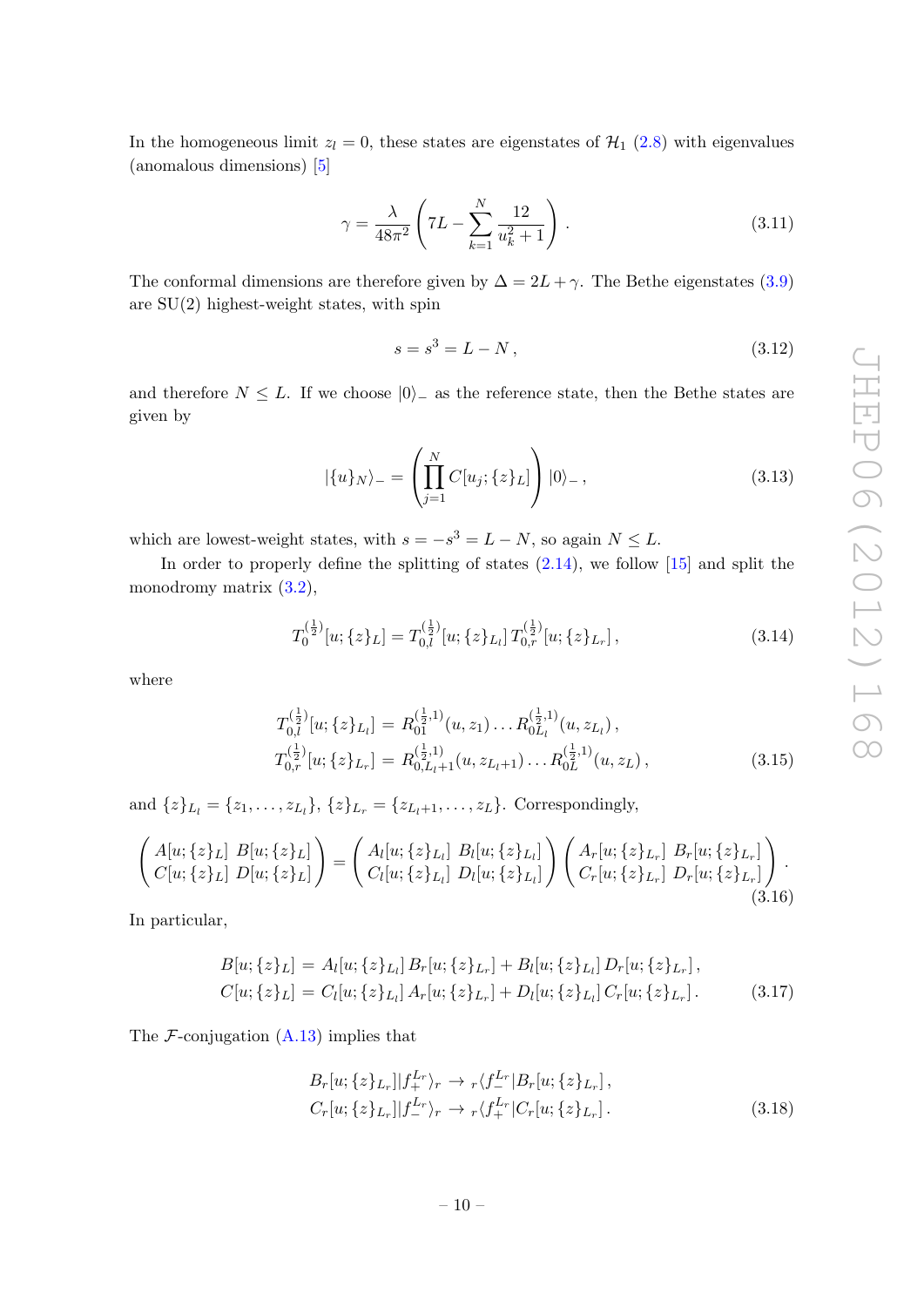#### <span id="page-11-0"></span>4 Evaluating the structure constants

#### <span id="page-11-1"></span>4.1 3-point functions with three non-BPS-like operators in sum form

We start with the general case where all three composite operators  $\mathcal{O}_i$ ,  $i \in \{1,2,3\}$  are non-BPS-like (they are not of highest or lowest conformal dimension), so they map to Bethe eigenstates  $|O_i\rangle$  that are not spin-chain reference states, and that can be split into left and right parts as

<span id="page-11-3"></span>
$$
|O_{i}\rangle = \prod_{j=1}^{N_{i}} \left( A_{l}[u_{i,j}, \{z_{L_{i,l}}\}]B_{r}[u_{i,j}, \{z_{L_{i,r}}\}] + D_{r}[u_{i,j}, \{z_{L_{i,r}}\}]B_{l}[u_{i,j}, \{z_{L_{i,l}}\}]\right) |f_{+}^{L_{i,l}}\rangle_{l} \otimes |f_{+}^{L_{i,r}}\rangle_{r}
$$
  
= 
$$
\sum_{\alpha_{i}\cup\bar{\alpha}_{i}=\{u_{i}\}_{N_{i}}} H_{i}\{\alpha_{i}, \bar{\alpha}_{i}\} |O_{i,\alpha_{i}}\rangle_{l} \otimes |O_{i,\bar{\alpha}_{i}}\rangle_{r}
$$
(4.1)

where

$$
|\mathcal{O}_{i,\alpha_i}\rangle_l = \left(\prod_{j\in\alpha_i} B_l[u_{i,j},\{z\}_{L_{i,l}}]\right)|f_+^{L_{i,l}}\rangle_l, \quad |\mathcal{O}_{i,\bar{\alpha}_i}\rangle_r = \left(\prod_{j\in\bar{\alpha}_i} B_r[u_{i,j},\{z\}_{L_{i,r}}]\right)|f_+^{L_{i,r}}\rangle_r,
$$
\n(4.2)

the coefficients  $H_i\{\alpha_i, \bar{\alpha}_i\}$  are computed from equation [\(3.7\)](#page-9-2) to be

$$
H_i\{\alpha_i, \bar{\alpha}_i\} = \prod_{u_{i,j} \in \alpha_i} \prod_{z_k \in \{z\}_{L_{i,l}}} \frac{u_{i,j} - z_k + \eta}{u_{i,j} - z_k - \eta},
$$
\n(4.3)

and  $\{u_i\}_{N_i}$  satisfy the Bethe equations [\(3.10\)](#page-9-3) with  $L = L_i$ . Under F-conjugation, this operator becomes

<span id="page-11-4"></span>
$$
|O_i\rangle \to \sum_{\alpha_i \cup \bar{\alpha}_i = \{u_i\}_{N_i}} H_i\{\alpha_i, \bar{\alpha}_i\} |O_{i,\alpha_i}\rangle_l \otimes r\langle O_{i,\bar{\alpha}_i}|,
$$
\n(4.4)

where

$$
r\langle \mathcal{O}_{i,\bar{\alpha}_{i}}| = r\langle f_{-}^{L_{i,r}}| \left( \prod_{j \in \bar{\alpha}_{i}} B_{r}[u_{i,j}, \{z\}_{L_{i,r}}] \right) . \tag{4.5}
$$

Substituting the above expressions into equation  $(2.18)$ , we obtain the following sum expression for the structure constant of the 3-point function with three non-BPS-like operators

<span id="page-11-2"></span>
$$
c_{132} = \lim_{z_l \to 0} \mathcal{N}_{132} \sum_{\alpha_i \cup \bar{\alpha}_i = \{u_i\}_{N_i}} \left( \prod_{i=1}^3 H_i \{ \alpha_i, \bar{\alpha}_i \} \right) r \langle \mathcal{O}_{2,\bar{\alpha}_2} | \mathcal{O}_{1,\alpha_1} \rangle_l \ r \langle \mathcal{O}_{1,\bar{\alpha}_1} | \mathcal{O}_{3,\alpha_3} \rangle_l \ r \langle \mathcal{O}_{3,\bar{\alpha}_3} | \mathcal{O}_{2,\alpha_2} \rangle_l \,,
$$
\n
$$
(4.6)
$$

where each of the three factors of type  $r\langle \mathcal{O}_{i+1,\bar{\alpha}_{i+1}} | \mathcal{O}_{i,\alpha_i} \rangle_l$  in the summand is a generic scalar product as in equation  $(B.3)$ , subject to the conditions in equations  $(B.5)$ ,  $(B.6)$ .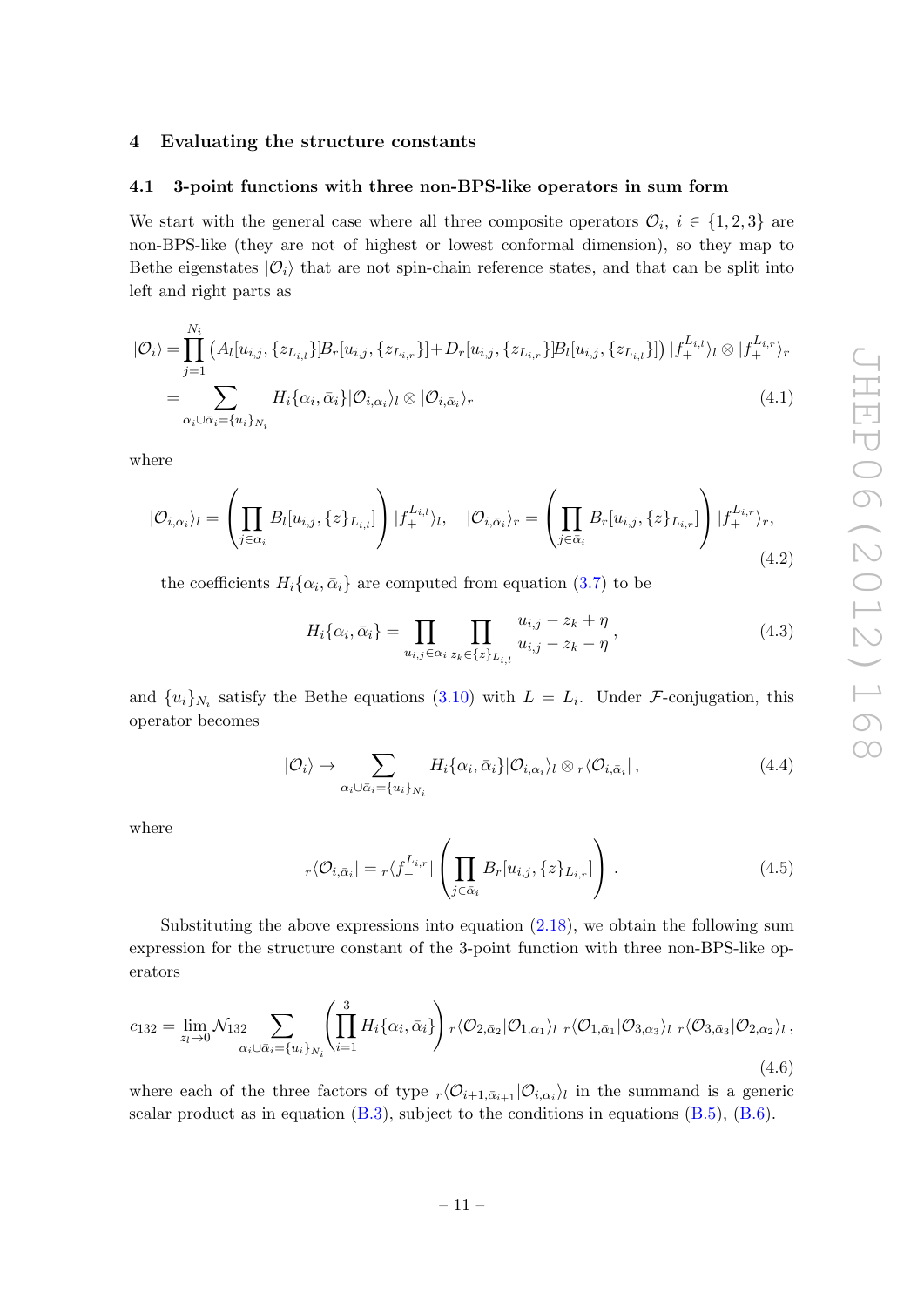#### <span id="page-12-0"></span>4.2 The structure of the sum form in equation  $(4.6)$

The non-BPS-like operator  $\mathcal{O}_i$ ,  $i \in \{1, 2, 3\}$ , is composed of the operators  $\{f_+, f_0, f_-\}$  with multiplicities  $\{n_{i,+}, n_{i,0}, n_{i,-}\}\$ , such that  $n_{i,+}+n_{i,0}+n_{i,-}=L_i$  and  $2n_{i,-}+n_{i,0}=N_i$ . Splitting  $\mathcal{O}_i$  into a left-part  $\mathcal{O}_{i,l}$  of length  $L_{i,l}$ , and a right-part  $\mathcal{O}_{i,r}$  of length  $L_{i,r}$ ,  $L_{i,l} + L_{i,r} = L_i$ , the operators  $\{f_+, f_0, f_-\}$  can be on either part, such that

$$
n_{i,+}^l + n_{i,+}^r = n_{i,+}, \qquad n_{i,0}^l + n_{i,0}^r = n_{i,0}, \qquad n_{i,-}^l + n_{i,-}^r = n_{i,-}, \tag{4.7}
$$

where  $n_{i,+}^l$  is the number of  $f_+$ -operators on the left-part of  $|O_i\rangle$ , etc.

Let us consider one type of these operators, for example  $f_{+}$ , to be a reference state operator, in the sense that if all elementary operators in a single-trace operator  $\mathcal O$  are of type  $f_+$ , then  $\mathcal O$  maps to a spin-chain reference state. In that case, the other two operators,  $f_0$  and  $f_-,$  become "excitations".<sup>[10](#page-12-2)</sup> Since the total number of elementary operators in  $\mathcal{O}_i$ ,  $i \in \{1,2,3\}$  is fixed, one can think of single-trace operators that are not eigenstates of the mixing matrix Γ, but whose weighted sum is a single-trace  $\mathcal{O}_i$  that is an eigenstate, as labeled by the positions of the excitations in the trace.

The crucial point is that, while the lengths of the left- and right-parts are fixed once and for all,<sup>[11](#page-12-3)</sup> the distribution of the excitations on the left and the right parts of  $\mathcal{O}_i$  is not fixed. This means that the sum in equation  $(4.6)$  is over all possible distributions of excitations in  $\mathcal{O}_i$ ,  $i \in \{1, 2, 3\}$  over its left and right parts, subject to the conditions

$$
n_{i,+} = n_{i+1,-}, \qquad n_{i,-} = n_{i+1,+}, \qquad n_{i,0} = n_{i+1,0}, \qquad i+3 \equiv i. \tag{4.8}
$$

In spin-chain terms, the action of the Bethe operators on a reference state, that consists of one type of operators, generates excitations of both types. Thus every state  $\mathcal{O}_i$ ,  $i \in$  $\{1, 2, 3\}$  that is not BPS-like will consist of all three types  $\{f_+, f_0, f_-\}$ , and we need to sum over all possible positions of  $\{f_+, f_0, f_-\}$  in  $\mathcal{O}_i$ . The result is that 1. The sum over partitions in equation  $(4.6)$  is computationally non-trivial, particularly when the number of Bethe roots involved is not small; and as mentioned above, 2. Each of the three factors of type  ${}_r\langle \mathcal{O}_{i+1,\bar{\alpha}_{i+1}} | \mathcal{O}_{i,\alpha_i} \rangle_l$  in the summand is a generic scalar product as in equation [\(B.3\)](#page-18-3), subject to the conditions in equation [\(B.5\)](#page-18-4). This is a complicated expression.

To reduce the complexity of the sum form in equation  $(4.6)$  and obtain a computationally tractable expression, which in our case is a determinant, we choose one of the operators to be BPS-like so that it maps to a spin-chain reference state. We will choose  $\mathcal{O}_3$  to be BPS-like.

#### <span id="page-12-1"></span>4.3 3-point functions with one BPS-like state in determinant form

Choosing  $\mathcal{O}_3$  to consist of  $f_+$ -operators only, the corresponding state is

<span id="page-12-4"></span>
$$
|\mathcal{O}_3\rangle = |f_+^{L_3}\rangle = |f_+^{L_{3,l}}\rangle_l \otimes |f_+^{L_{3,r}}\rangle_r \to |f_+^{L_{3,l}}\rangle_l \otimes_r \langle f_-^{L_{3,r}}| \,, \tag{4.9}
$$

<span id="page-12-3"></span><span id="page-12-2"></span><sup>&</sup>lt;sup>10</sup>Either  $f_+$  or  $f_-$  can be chosen as a reference state operator, as we will see in the sequel.

<sup>&</sup>lt;sup>11</sup>This follows from the fact that the lengths  $L_i$ ,  $i \in \{1, 2, 3\}$  are fixed as initial conditions, and the lengths of the left and right parts are fixed from equation [\(2.13\)](#page-6-4).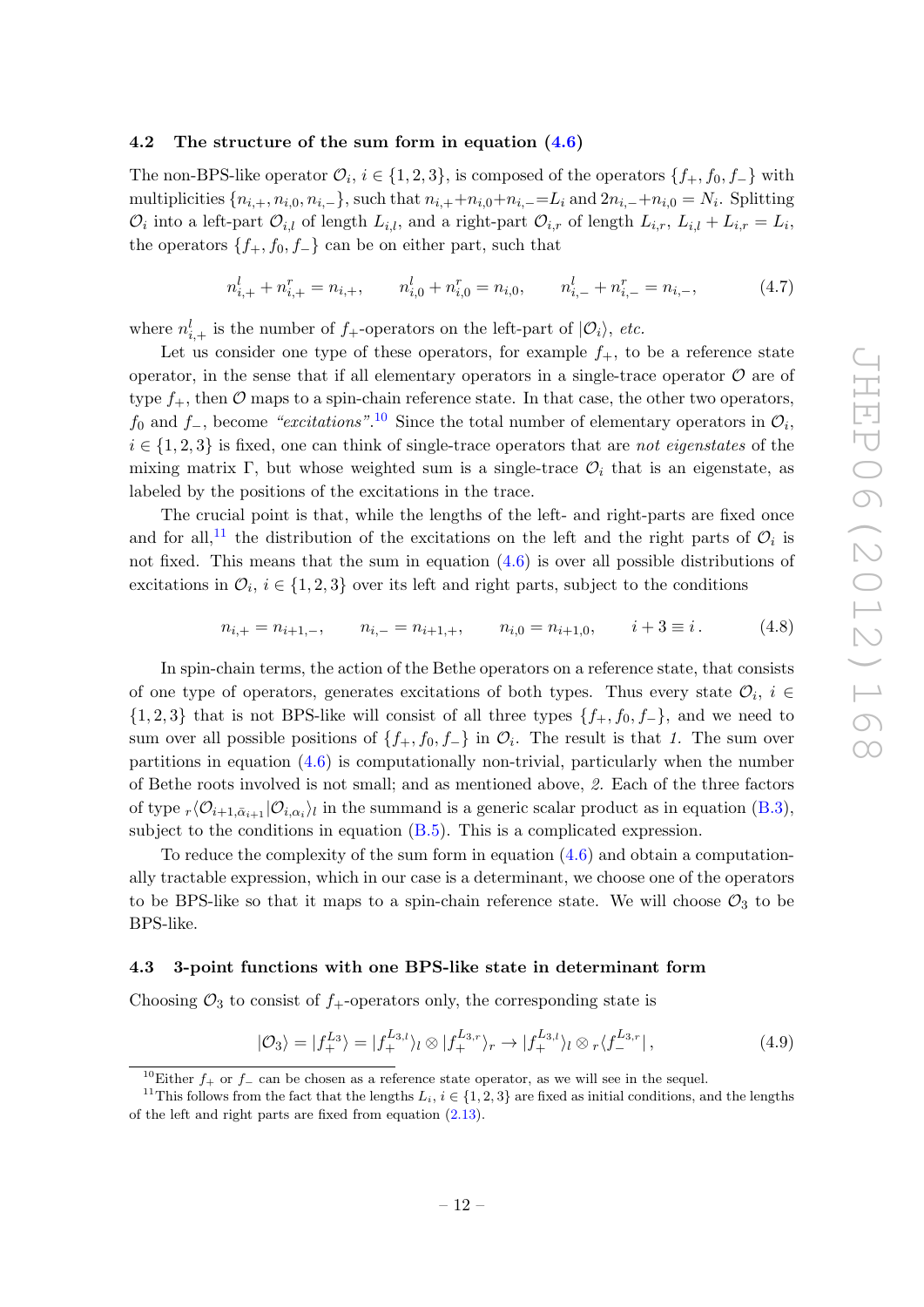where  $L_{3,l}$  and  $L_{3,r}$  are given by [\(2.13\)](#page-6-4). Evidently, since there is only one way to split this state, no summation is necessary. We write the algebraic Bethe state for operator  $\mathcal{O}_1$  as in [\(4.1\)](#page-11-3) with  $i = 1$ , and we define the corresponding parameters  $u_j \equiv u_{1,j}$ , which satisfy the Bethe equations [\(3.10\)](#page-9-3) with  $L = L_1$ . Under *F*-conjugation, this state becomes [\(4.4\)](#page-11-4) with  $i = 1$ .

However, we write the state corresponding to the operator  $\mathcal{O}_2$  instead as

$$
|O_2\rangle \to \sum_{\beta \cup \overline{\beta} = \{v\}_{N_2}} H_2\{\beta, \overline{\beta}\} |O_{2,\beta}\rangle_l \otimes_r \langle O_{2,\overline{\beta}}| \,, \tag{4.10}
$$

with

$$
|O_{2,\beta}\rangle_l = \left(\prod_{j\in\beta} C_l[v_j; \{z\}_{L_{2,l}}]\right)|f_-^{L_{2,l}}\rangle_l, \qquad r\langle O_{2,\bar{\beta}}| = r\langle f_+^{L_{2,r}}|\left(\prod_{j\in\bar{\beta}} C_r[v_j; \{z\}_{L_{2,r}}]\right), \tag{4.11}
$$

where  $\{v\}_{N_2}$  satisfy the Bethe equations  $(3.10)$  with  $L = L_2$ . Having chosen to construct the Bethe states for  $\mathcal{O}_1$  with the reference state  $|0\rangle_+$ , it is necessary to construct the Bethe states for  $\mathcal{O}_2$  with the reference state  $|0\rangle$ . We now insert these results into equation [\(2.18\)](#page-7-3) to get

<span id="page-13-0"></span>
$$
c_{132} = \lim_{z_l \to 0} \mathcal{N}_{132} \sum_{\substack{\beta \cup \bar{\beta} = \{v\}_{N_2} \\ \alpha \cup \bar{\alpha} = \{u\}_{N_1}}} H_1\{\alpha, \bar{\alpha}\} H_2\{\beta, \bar{\beta}\} r\langle \mathcal{O}_{2, \bar{\beta}} | \mathcal{O}_{1, \alpha} \rangle_l r\langle \mathcal{O}_{1, \bar{\alpha}} | f_+^{L_{3, l}} \rangle_l r\langle f_-^{L_{3, r}} | \mathcal{O}_{2, \beta} \rangle_l
$$
  
\n
$$
= \lim_{z_l \to 0} \mathcal{N}_{132} H_2\{\emptyset, \{v\}_{N_2}\} \sum_{\alpha \cup \bar{\alpha} = \{u\}_{N_1}} H_1\{\alpha, \bar{\alpha}\} r\langle \mathcal{O}_2 | \mathcal{O}_{1, \alpha} \rangle_l r\langle \mathcal{O}_{1, \bar{\alpha}} | f_+^{L_{3, l}} \rangle_l r\langle f_-^{L_{3, r}} | f_-^{L_{2, l}} \rangle_l .
$$
\n(4.12)

In passing to the second line, we have made use of the fact that the expression vanishes unless the set  $\beta$  contains no Bethe roots, and we defined

$$
r\langle \mathcal{O}_2 | \equiv \langle f_+^{L_{2,r}} | \left( \prod_{j=1}^{N_2} C_r[v_j; \{z\}_{L_{2,r}}] \right) . \tag{4.13}
$$

With the help of equation [\(3.7\)](#page-9-2), we see that

$$
H_2\{\varnothing,\{v\}_{N_2}\} = \prod_{j=1}^{N_2} \prod_{l=1}^{L_{2,l}} \frac{v_j - z_l + \eta}{v_j - z_l - \eta}
$$
(4.14)

becomes equal to 1 in the homogeneous limit,  $z_l = 0$ , by virtue of the zeromomentum constraint

$$
\prod_{j=1}^{N_2} \frac{v_j + \eta}{v_j - \eta} = 1,
$$
\n(4.15)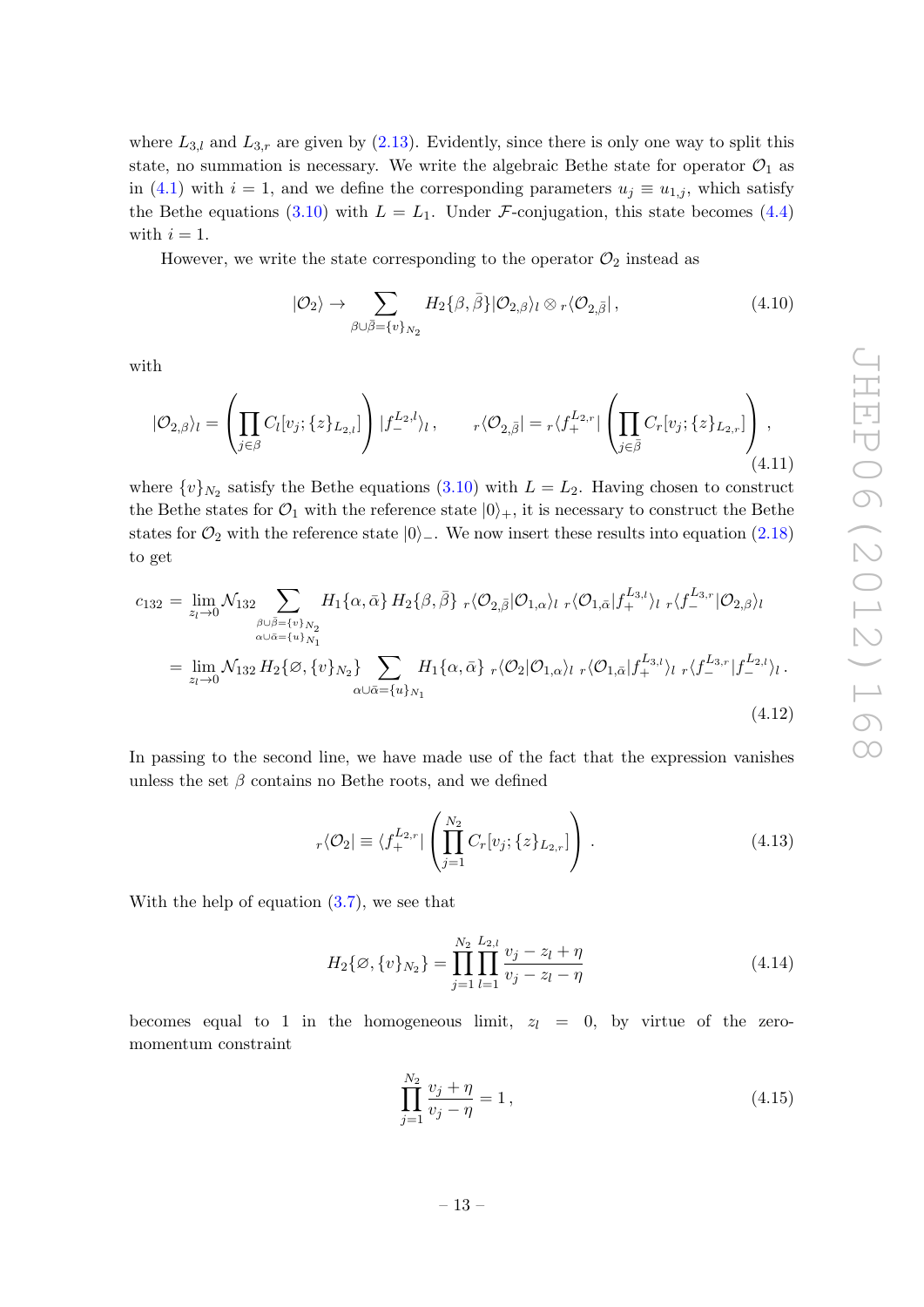which arises from the cyclicity of the trace in  $\mathcal{O}_2$ .<sup>[12](#page-14-0)</sup> The remaining sum over partitions in equation [\(4.12\)](#page-13-0) can be performed by using  $_r\langle \mathcal{O}_{1,\bar{\alpha}}|f_{+}^{L_{3,l}}\rangle_l = \iota\langle f_{-}^{L_{3,l}}|\mathcal{O}_{1,\bar{\alpha}}\rangle_r$ . Noting also that  $r\langle f_-^{L_{3,r}}|f_-^{L_{2,l}}\rangle_l = 1$ , we obtain

<span id="page-14-1"></span>
$$
c_{132} = \lim_{z_l \to 0} \mathcal{N}_{132} \sum_{\alpha \cup \overline{\alpha} = \{u\}_{N_1}} H_1\{\alpha, \overline{\alpha}\} \, r \langle \mathcal{O}_2 | \mathcal{O}_{1,\alpha} \rangle_l \, \, l \langle f_{-}^{L_{3,l}} | \mathcal{O}_{1,\overline{\alpha}} \rangle_r
$$
  
= 
$$
\lim_{z_l \to 0} \mathcal{N}_{132} \, \, l \langle f_{-}^{L_{3,l}} | \otimes \, r \langle \mathcal{O}_2 | \mathcal{O}_1 \rangle.
$$
 (4.16)

We observe that this expression vanishes unless

<span id="page-14-2"></span>
$$
L_2 - N_2 = L_1 + L_3 - N_1 \ge 0. \tag{4.17}
$$

Indeed, the factor  $_r\langle\mathcal{O}_2|\mathcal{O}_{1,\alpha}\rangle_l$  in the first line of equation [\(4.16\)](#page-14-1) vanishes unless  $|\alpha|$  (the number of Bethe roots in  $\alpha$ ) is given by  $|\alpha| = N_2$ . It follows that  $|\bar{\alpha}| = N_1 - N_2$ . Moreover, the two states in the factor  $\frac{1}{\sqrt{2}}\sum_{i=1}^{L_3} |\mathcal{O}_{1,\bar{\alpha}}\rangle_r$  should have the same  $S^3$  eigenvalue; hence,

$$
L_{1,r} - |\bar{\alpha}| = -L_{3,l},\tag{4.18}
$$

which then implies equation [\(4.17\)](#page-14-2). The sum over  $\mathcal{O}_2$  in equation [\(2.11\)](#page-6-5) can therefore be understood as the sum over all  $L_2$  and  $N_2$  satisfying the constraint [\(4.17\)](#page-14-2). The scalar product in the second line of equation [\(4.16\)](#page-14-1) is a restricted Slavnov scalar product

<span id="page-14-3"></span>
$$
c_{132}^{(0)} = \mathcal{N}_{132}^{\text{hom}} S^{\text{hom}}(\{u\}_{N_1}, \{v\}_{N_2}), \tag{4.19}
$$

where  $\{u\}_{N_1}, \{v\}_{N_2}$  are the Bethe roots corresponding to operators  $\mathcal{O}_1, \mathcal{O}_2$ , respectively. In appendix  $\overline{B}$  $\overline{B}$  $\overline{B}$  we obtain an expression  $(B.25)$  for the restricted Slavnov scalar product, which in the homogeneous limit  $z_l \to 0$  becomes

$$
S^{\text{hom}}(\{u\}_{N_1}, \{v\}_{N_2}) =
$$
\n
$$
\prod_{k=1}^{N_2} \left(\frac{v_k + \eta}{v_k - \eta}\right)^{\left(\frac{2L_1 - N_1 + N_2}{2}\right)} \prod_{j > k}^{N_1} \frac{1}{u_j - u_k} \prod_{j > k}^{N_2} \frac{1}{v_j - v_k} \prod_{k=1}^{N_2} \frac{1}{((v_k - \eta)v_k)^{(N_1 - N_2)/2}}
$$
\n
$$
\times \det \left(\frac{\mathcal{M}_{ij}}{\Psi^{(i-1)}(u_j, 0)} \frac{1 \le i \le N_2, \quad 1 \le j \le N_1}{1 \le j \le N_1}\right), \quad (4.20)
$$

where

$$
\mathcal{M}_{ij} = \frac{\eta}{(u_j - v_i)} \left( \prod_{\substack{m=1 \ n \neq j}}^{N_1} (v_i - u_m - \eta) - \left( \frac{v_i - \eta}{v_i + \eta} \right)^{L_1} \prod_{\substack{m=1 \ n \neq j}}^{N_1} (v_i - u_m + \eta) \right),
$$
  

$$
\Psi(u, z) = -\frac{1}{(u - z)(u - z - \eta)} \prod_{j=1}^{N_1} (z - u_j), \quad \Psi^{(j)}(u, z) = \frac{1}{j!} \frac{\partial^j}{\partial z^j} \Psi(u, z).
$$
 (4.21)

<span id="page-14-0"></span><sup>&</sup>lt;sup>12</sup>Note that this argument can be used only when all Bethe roots of an original unsplit eigenstate belong to the same part after splitting. This is the case for the eigenstate  $|O_2\rangle$  in the 3-point function with one BPS-like state. In particular, the same argument cannot be used to simplify the  $H_i$  coefficients,  $i \in \{1, 2, 3\}$ , in equation [\(4.6\)](#page-11-2). This is because in the 3-point function with three non-BPS-like states, each state is split into a right part and a left part, and the Bethe roots can appear on either part. But neither part satisfies cyclicity on its own and the zero-momentum constraint cannot be used.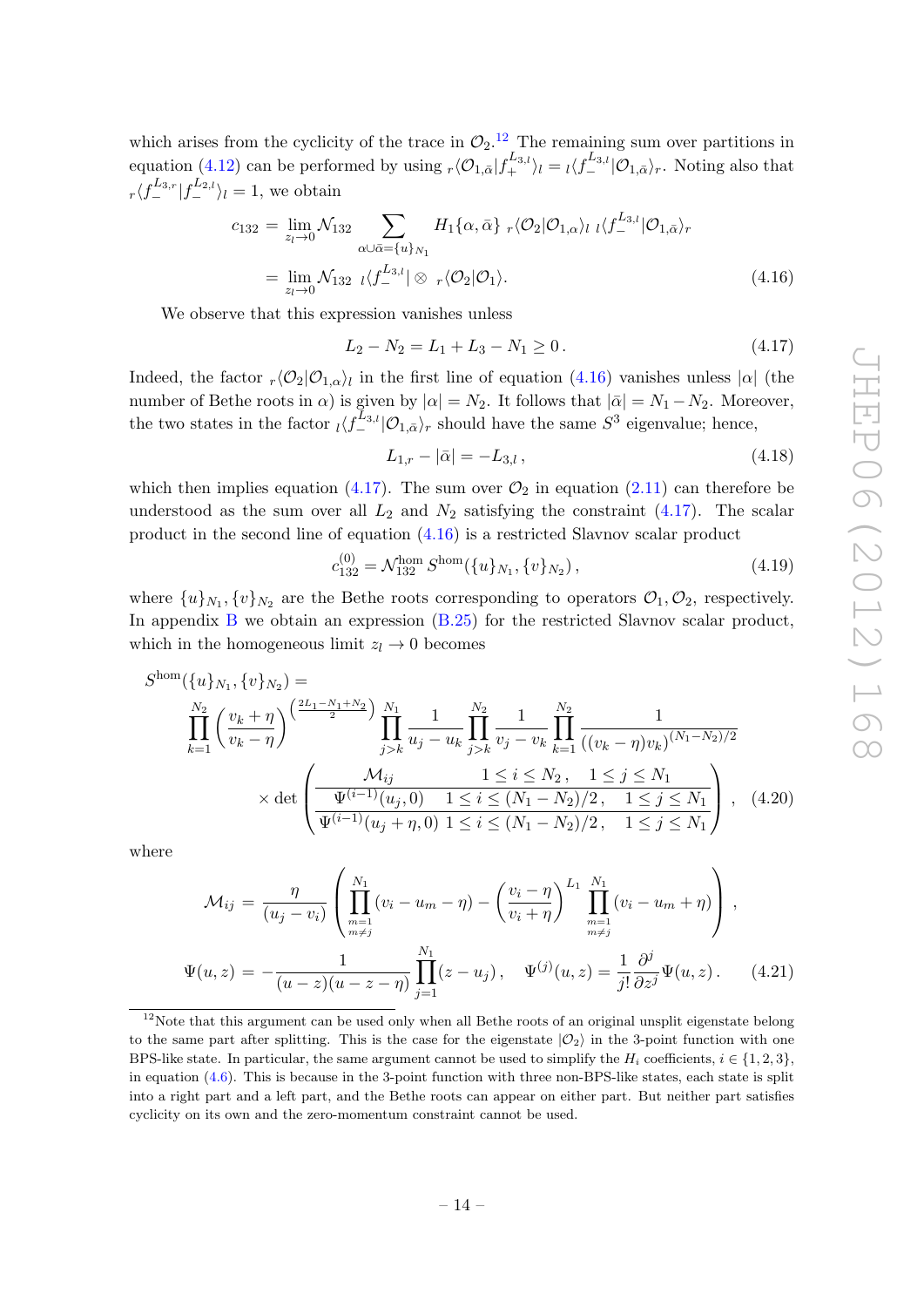Moreover,  $\mathcal{N}_{132}$  in equation [\(2.19\)](#page-7-4) is given by

$$
\mathcal{N}_{132} = \left(\frac{L_1 L_2 L_3}{\mathcal{N}_1 \mathcal{N}_2 \mathcal{N}_3}\right)^{\frac{1}{2}},\tag{4.22}
$$

where  $\mathcal{N}_i$  are given by equation [\(B.10\)](#page-19-1). Indeed,

$$
\langle \mathcal{O}_1 | \mathcal{O}_1 \rangle = + \langle 0 | \prod_{j=1}^{N_1} B[u_j, \{z\}_{L_1}]^\dagger \prod_{j=1}^{N_1} B[u_j, \{z\}_{L_1}] |0\rangle +
$$
  
= 
$$
\left( \prod_{j=1}^{N_1} \prod_{l=1}^{L_1} \frac{u_j^* - z_l^* - \eta}{u_j^* - z_l^* + \eta} \right) + \langle 0 | \prod_{j=1}^{N_1} C[u_j^*, \{z^*\}_{L_1}] \prod_{j=1}^{N_1} B[u_j, \{z\}_{L_1}] |0\rangle_+, \quad (4.23)
$$

where we have used equation  $(3.8)$ . The prefactor becomes 1 in the homogeneous limit due to the zero-momentum constraint. Furthermore, the set of all Bethe roots  $\{u\}_{N_1}$  transforms into itself under complex conjugation. Hence,

$$
\langle \mathcal{O}_1 | \mathcal{O}_1 \rangle^{\text{hom}} = \lim_{z_l \to 0} \sqrt{|O|} \prod_{j=1}^{N_1} C[u_j, \{z\}_{L_1}] \prod_{j=1}^{N_1} B[u_j, \{z\}_{L_1}] |0\rangle_+ = \mathcal{N}_1^{\text{hom}}.
$$
 (4.24)

Similar considerations apply to  $\langle \mathcal{O}_2 | \mathcal{O}_2 \rangle$ . Finally, we note that  $\mathcal{N}_3 = 1$ .

#### <span id="page-15-0"></span>5 Discussion

We have obtained a determinant expression for the tree-level OPE structure constants in planar QCD for operators of the type  $(2.7)$ , where one of them is BPS-like, see equa-tion [\(4.9\)](#page-12-4). Indeed, given  $(L_1, N_1)$  and  $L_3$ , the possible values of  $(L_2, N_2)$  are determined by equation  $(4.17)$ ; then the corresponding Bethe equations  $(3.10)$  can be solved, and the structure constants  $c_{132}^{(0)}$  can be efficiently computed using equation [\(4.19\)](#page-14-3).

In the QCD literature, operators of the form  $(2.7)$  would be classified as "*chiral*" odd". While chiral-odd operators involving quark fields play an important role in certain hadronic scattering processes [\[19\]](#page-23-13), the purely gluonic chiral-odd operators that we have considered here (with no covariant derivatives) do not seem to have direct relevance to QCD phenomenology.

It would be interesting to generalize this work to operators with covariant derivatives, which are more relevant to phenomenology. Such operators comprise the largest sector of QCD that is known to be integrable at one loop [\[17,](#page-23-10) [20–](#page-23-14)[23\]](#page-24-0). Another challenge is to go to higher loops (see e.g.  $[24, 25]$  $[24, 25]$ ).

#### Acknowledgments

We thank G Korchemsky for valuable comments and help with references, and M Wheeler for discussions. CA and RN are grateful for the warm hospitality extended to them at the Nordita workshop "Exact Results in Gauge-String Dualities", where some of this work was performed. CA also thanks University of Melbourne and University of Miami for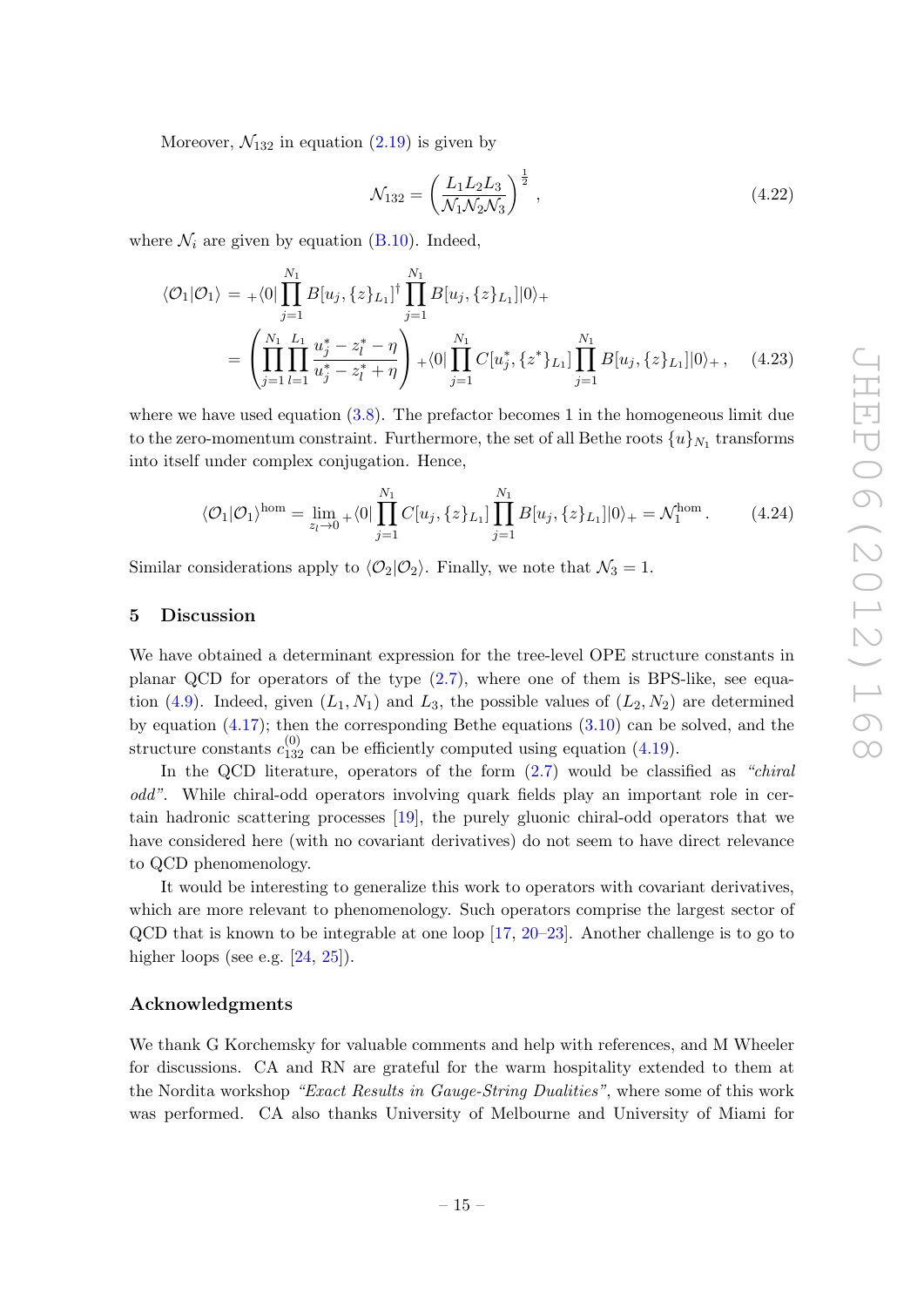hospitality. This work was supported in part by the World Class University grant R32-2009- 000-10130-0 (CA), The Australian Research Council (OF), and by the National Science Foundation under Grant PHY-0854366 and a Cooper fellowship (RN).

#### <span id="page-16-0"></span>A Coordinate Bethe ansatz and  $\mathcal{F}\text{-conjugation}$

In order to properly formulate  $\mathcal{F}\text{-conjugation}$  in the algebraic Bethe ansatz formalism, it is necessary to first formulate it in the coordinate Bethe ansatz formalism.

We begin by reviewing the coordinate Bethe ansatz for spin-1, which has been discussed in [\[26,](#page-24-3) [27\]](#page-24-4). For simplicity, we consider the homogeneous case  $z<sub>l</sub> = 0$ , and restrict to states with just two excitations, which are given by

<span id="page-16-1"></span>
$$
|\{u_1, u_2\}\rangle^{co} = \sum_{1 \le n_1 \le n_2 \le L} \left( e^{i(p_1 n_1 + p_2 n_2)} + S(p_2, p_1) e^{i(p_2 n_1 + p_1 n_2)} \right) |n_1, n_2\rangle. \tag{A.1}
$$

Here  $|n_1, n_2\rangle$  is given by [\[27\]](#page-24-4)

$$
|n_1, n_2\rangle = e_{n_1}^- e_{n_2}^- |f_+^L\rangle, \qquad e^- = \begin{pmatrix} 0 & 0 & 0 \\ 2^{1/2} & 0 & 0 \\ 0 & 2^{-1/2} & 0 \end{pmatrix}, \tag{A.2}
$$

and

<span id="page-16-4"></span>
$$
S(p_2, p_1) = \frac{u_2 - u_1 + i}{u_2 - u_1 - i}, \qquad e^{ip_j} = \frac{u_j + i}{u_j - i}.
$$
 (A.3)

The expression  $(A.1)$  is almost the same as for the spin- $\frac{1}{2}$  case [\[15\]](#page-23-8), the main difference is that now the summation includes  $n_1 = n_2$ .

We define  $F$ -conjugation by

<span id="page-16-2"></span>
$$
\mathcal{F} \circ |n_1, n_2\rangle = \langle L+1-n_2, L+1-n_1| \hat{\mathcal{C}}^{\otimes L}, \qquad (A.4)
$$

where

$$
\hat{\mathcal{C}} = \begin{pmatrix} 0 & 0 & 1 \\ 0 & 1 & 0 \\ 1 & 0 & 0 \end{pmatrix} = \hat{\mathcal{C}}^{\dagger}, \tag{A.5}
$$

which has the properties

$$
\hat{C}|f_{\pm}\rangle = |f_{\mp}\rangle
$$
,  $\hat{C}|f_0\rangle = |f_0\rangle$ ,  $\hat{C}^2 = 1$ ,  $\hat{C}^{\otimes L}B(u)\hat{C}^{\otimes L} = C(u)$ . (A.6)

The definition  $(A.4)$  is consistent with equation  $(2.17)$ , and is a generalization of the definition for the spin- $\frac{1}{2}$  case [\[15\]](#page-23-8). It follows, as in the spin- $\frac{1}{2}$  case, that F-conjugation of the coordinate Bethe ansatz state  $(A.1)$  is given by

<span id="page-16-3"></span>
$$
\mathcal{F} \circ \left| \{ u_1, u_2 \} \right\rangle^{co} = e^{i(L+1)(p_1+p_2)} S(p_2, p_1) {^{co}} \langle \{ u_1^*, u_2^* \} | \hat{\mathcal{C}}^{\otimes L} ,
$$
\n(A.7)

where  ${}^{co}\langle \{u_1, u_2\} \rangle \equiv (|\{u_1, u_2\}\rangle^{\text{co}})^{\dagger}$ .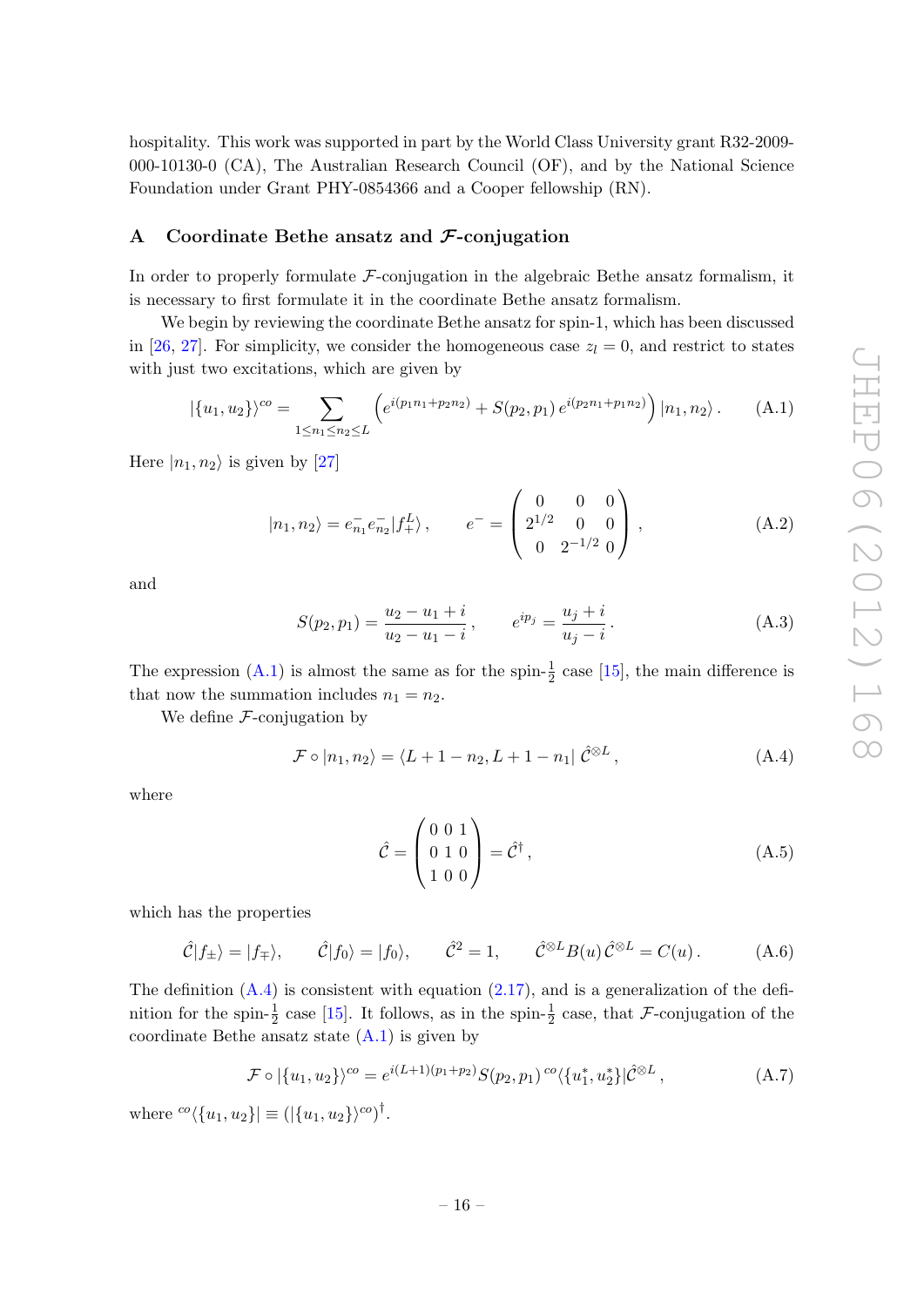We now proceed to translate this result to the algebraic Bethe ansatz. One can show that the algebraic and coordinate Bethe ansatz states are related (in our normalization) by

<span id="page-17-3"></span>
$$
|\{u_1, u_2\}\rangle^{al} = -\frac{(u_1 - u_2 + i)}{(u_1 + i)(u_2 + i)(u_1 - u_2)} |\{u_1, u_2\}\rangle^{co}, \tag{A.8}
$$

generalizing the known spin- $\frac{1}{2}$  result [\[15,](#page-23-8) [28\]](#page-24-5). The corresponding hermitian-conjugate result is

$$
^{al}\langle \{u_1, u_2\} \vert \equiv \left( \vert \{u_1, u_2\} \rangle^{al} \right)^{\dagger} = -\frac{(u_1^* - u_2^* - i)}{(u_1^* - i)(u_2^* - i)(u_1^* - u_2^*)} \circ \langle \{u_1, u_2\} \vert, \qquad (A.9)
$$

and therefore

<span id="page-17-4"></span>
$$
{}^{co}\langle \{u_1^*, u_2^*\}\vert = -\frac{(u_1 - i)(u_2 - i)(u_1 - u_2)}{(u_1 - u_2 - i)} \,{}^{al}\langle \{u_1^*, u_2^*\}\vert \,. \tag{A.10}
$$

Using equations  $(A.8)$ ,  $(A.7)$ ,  $(A.10)$  and  $(A.3)$ , we obtain

$$
\mathcal{F} \circ |\{u_1, u_2\}\rangle^{al} = \prod_{j=1}^{2} \left(\frac{u_j + i}{u_j - i}\right)^L a! \langle \{u_1^*, u_2^*\}\rangle \hat{\mathcal{C}}^{\otimes L}.
$$
 (A.11)

Since  $|\{u_1, u_2\}\rangle^{al} = B(u_1)B(u_2)|f_{+}^L\rangle$ , with the help of equation [\(3.8\)](#page-9-4) we see that

$$
^{al}\langle \{u_1^*, u_2^*\}\rangle = \prod_{j=1}^2 \left(\frac{u_j - i}{u_j + i}\right)^L \langle f_+^L|C(u_1)C(u_2).
$$
 (A.12)

We conclude that  $\mathcal F$ -conjugation of an algebraic Bethe ansatz state is given by

<span id="page-17-2"></span>
$$
\mathcal{F} \circ (B(u_1)B(u_2)|f_+^L\rangle) = \langle f_+^L|C(u_1)C(u_2)\hat{C}^{\otimes L} = \langle f_-^L|B(u_1)B(u_2).
$$
 (A.13)

# <span id="page-17-0"></span>B Scalar products

#### <span id="page-17-1"></span>B.1 Izergin's determinant

To define the scalar product of two spin-chain states that are not eigenstates of the Hamiltonian, we need Izergin's determinant expression [\[29\]](#page-24-6) for Korepin's "domain wall partition function" [\[30\]](#page-24-7). For two sets of variables  $\{x\}$  and  $\{y\}$  of cardinality  $|x| = |y| = \ell$ , Izergin's determinant expression  $Z\{x, y\}$  is

$$
Z\{x,y\} = \frac{\prod_{i,j=1}^{\ell} (x_i - y_j + \eta)}{\prod_{1 \le i < j \le \ell} (x_j - x_i)(y_i - y_j)} \det \left( \frac{1}{(x_i - y_j + \eta)(x_i - y_j)} \right)_{1 \le i,j \le \ell}, \quad (B.1)
$$

where  $\eta = \frac{i}{2}$  $\frac{\imath}{2}$ .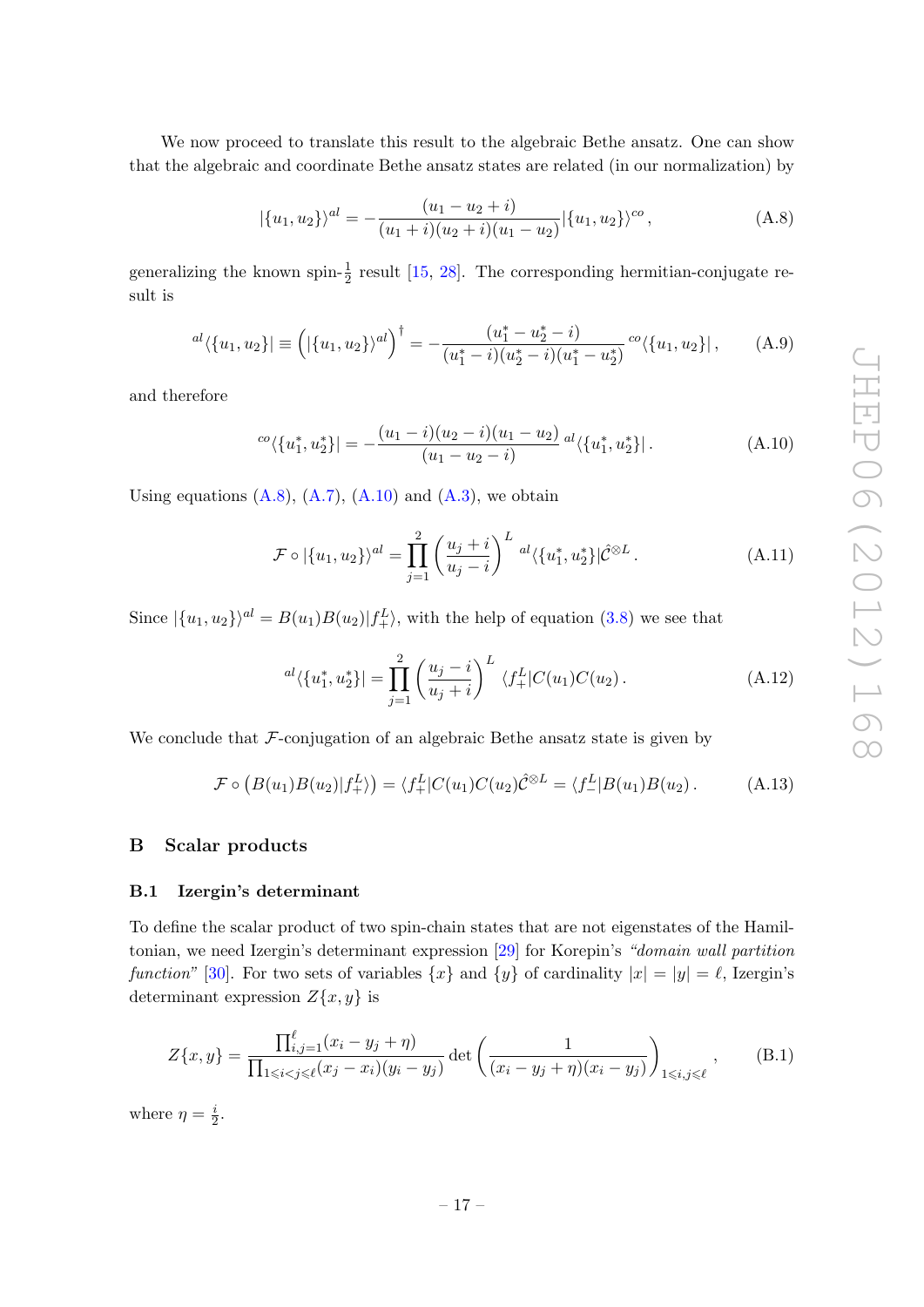# <span id="page-18-0"></span>B.2 The generic scalar product in an XXX spin- $\frac{1}{2}$  chain

For a length-L periodic XXX spin- $\frac{1}{2}$  chain, we consider 1. Two non-BPS-like states in the space of states of the spin chain,  $|O_i\{u\}\rangle$  and  $|O_j\{v\}\rangle$ ,  $|u| = |v| = N \le L/2$ , that are not Bethe eigenstates of the Hamiltonian  $\mathcal{H}_1$ , that is,  $\{u\}$  and  $\{v\}$  do not satisfy Bethe equations, and 2. The set of all possible partitions of each of  $\{u\}$  and  $\{v\}$  into two disjoint subsets

$$
\{u\} = \{u_1\} \cup \{u_2\}, \quad \{v\} = \{v_1\} \cup \{v_2\}, \quad 0 \le |u_1| = |v_1| \le N, \quad 0 \le |u_2| = |v_2| \le N,
$$
\n(B.2)

where  ${u_1} = {u_{1,1}, u_{1,2}, \cdots, u_{1,|u_1|}}, etc.$  Following [\[30,](#page-24-7) [31\]](#page-24-8), the scalar product  $\langle \mathcal{O}_i\{v\}|\mathcal{O}_i\{u\}\rangle$ , is

<span id="page-18-3"></span>
$$
\langle \mathcal{O}_j\{v\} | \mathcal{O}_i\{u\} \rangle = \sum_{\{u_1\} \cup \{u_2\}, \{v_1\} \cup \{v_2\}} \left( \prod_{\{u_1\}} a^{\frac{1}{2}} [u_1, \{z\}_L] \prod_{\{v_2\}} a^{\frac{1}{2}} [v_2, \{z\}_L] \right)
$$
(B.3)

$$
\times \left( \prod_{i=1}^{|v_1|} \prod_{j=1}^{|v_2|} f(v_{1,i}, v_{2,j}) \right) \left( \prod_{i=1}^{|u_2|} \prod_{j=1}^{|u_1|} f(u_{2,i}, u_{1,j}) \right) Z\{v_1, u_1\} Z\{u_2, v_2\},
$$

where the sum is over all partitions of  $\{u\}$  and  $\{v\}$  into two disjoint subsets, and

$$
a^{\frac{1}{2}}[x,\{z\}_L] = \prod_{i=1}^L \frac{x - z_i + \eta}{x - z_i}, \quad f(x_i, y_j) = \frac{x_i - y_j + \eta}{x_i - y_j}.
$$
 (B.4)

## <span id="page-18-1"></span>B.3 The generic scalar product in an XXX spin-1 chain

In the case of a length-L XXX spin-1 chain case, the generic scalar product has the same form as in equation  $(B.3)$ , but with the following extra conditions. 1. We start from a spin- $\frac{1}{2}$  chain with 2L sites. 2. We set the inhomogeneities

<span id="page-18-4"></span>
$$
z_{2i+2} = z_{2i+1} + \eta, \quad i \in \{0, 1, \cdots, (L-1)\},
$$
 (B.5)

as required by fusion. 3. We take the inhomogeneities  $w_i, i \in \{1, 2, \dots, L\}$  of the L-sites of the spin-1 chain to be those of the odd-indexed sites of the original spin- $\frac{1}{2}$  chain,  $w_i = z_{2i-1}$ . 4. We change  $a^{\frac{1}{2}}[x,\{z\}_L]$  to  $a^1[x,\{w\}_L]$  defined by

<span id="page-18-5"></span>
$$
a^{1}[x,\{w\}_{L}] = \prod_{i=1}^{L} \frac{x - w_{i} + \eta}{x - w_{i} - \eta}, \quad \eta = \frac{i}{2}.
$$
 (B.6)

while all other factors remain unchanged as they have no dependence on the inhomogeneities. The result is the generic scalar product for the spin-1 chain.

#### <span id="page-18-2"></span>B.4 The Slavnov scalar product

Let us first consider the matrix element

<span id="page-18-6"></span>
$$
S_N(\{u\}_N, \{v\}_N, \{z\}_L) = \langle 0|\prod_{j=1}^N C[v_j; \{z\}_L] \prod_{k=1}^N B[u_k; \{z\}_L]|0\rangle, \tag{B.7}
$$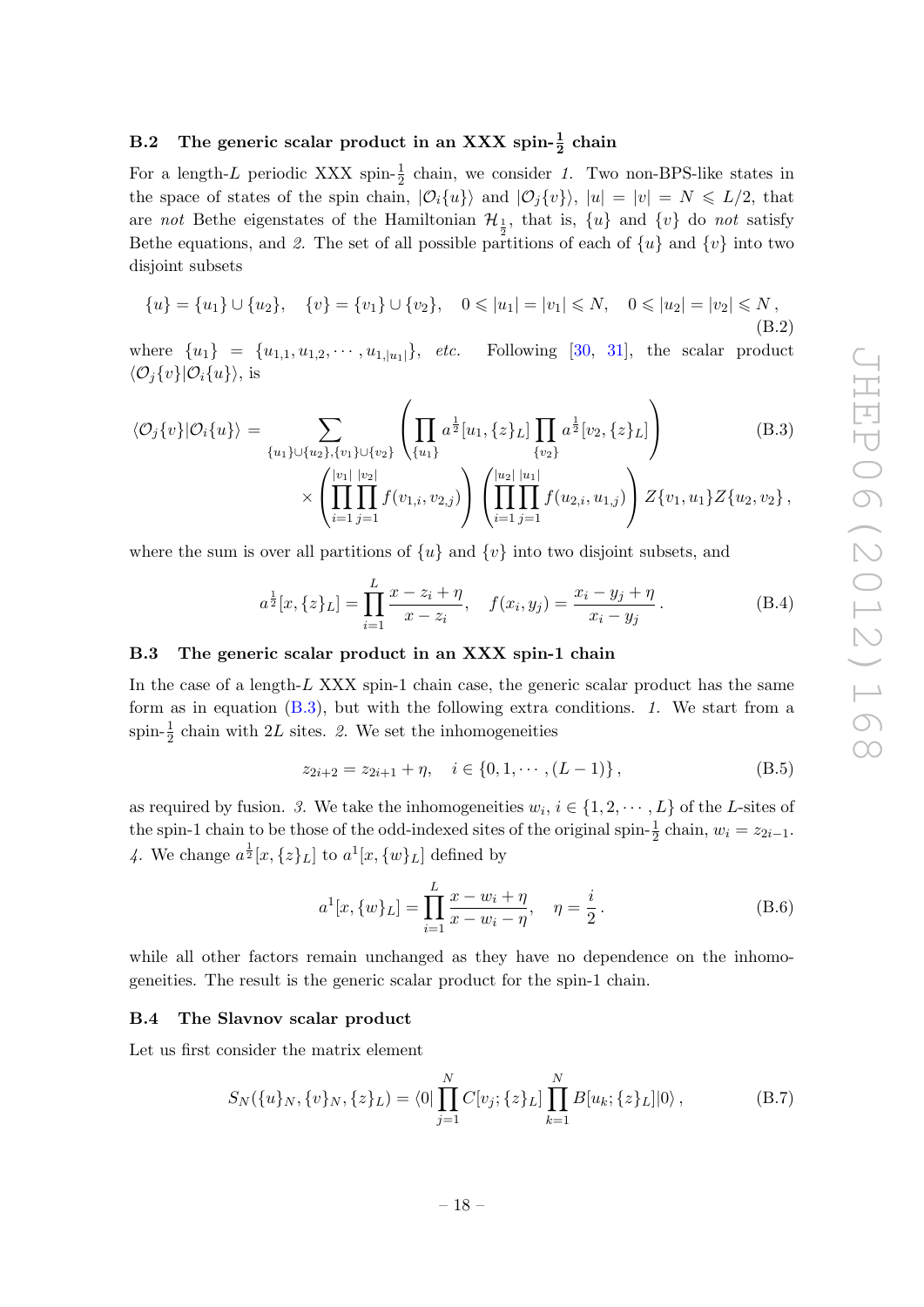

<span id="page-19-2"></span>Figure 2. 2D lattice configuration for the Slavnov determinant. Double vertical lines denote spin-1 quantum spaces with double up-arrows for the  $f_+$  state. Horizontal lines with incoming spin- $\frac{1}{2}$ arrows denote  $B$  operators, while those with outgoing arrows denote  $C$  operators. If we impose  $u_i = v_i$   $(i = 1, ..., N_1)$ , then this configuration depicts the Gaudin norm.

where  $\{u\}_N = \{u_1, \ldots, u_N\}$  (but not necessarily  $\{v\}_N = \{v_1, \ldots, v_N\}$ ) satisfy the Bethe equations [\(3.10\)](#page-9-3), and  $|0\rangle \equiv |0\rangle_+$ . In the 2-dimensional vertex-model description, this scalar product is represented by figure [2.](#page-19-2) It follows from Slavnov [\[32\]](#page-24-9) that this matrix element is given by  $13$ 

$$
S_N(\{u\}_N, \{v\}_N, \{z\}_L) = \left(\prod_{j>i}^N \frac{1}{v_j - v_i} \frac{1}{u_i - u_j}\right) \det M_{lk},
$$
 (B.8)

where the  $N \times N$  matrix  $M_{lk}$  is given by

<span id="page-19-4"></span>
$$
M_{lk} = \frac{\eta}{u_k - v_l} \left( \prod_{\substack{m=1 \ m \neq k}}^N (v_l - u_m - \eta) \prod_{j=1}^L \frac{v_l - z_j + \eta}{v_l - z_j - \eta} - \prod_{\substack{m=1 \ m \neq k}}^N (v_l - u_m + \eta) \right).
$$
 (B.9)

#### <span id="page-19-0"></span>B.5 Gaudin norm

For the special case that  $\{v_i\}$  coincide with  $\{u_i\}$ , the scalar product [\(B.7\)](#page-18-6) reduces to the Gaudin norm [\[30,](#page-24-7) [33,](#page-24-10) [34\]](#page-24-11)

<span id="page-19-1"></span>
$$
\mathcal{N}(\{u\}_N, \{z\}_L) = \langle 0 | \prod_{j=1}^N C[u_j; \{z\}_L] \prod_{k=1}^N B[u_k; \{z\}_L] |0\rangle = \eta^N \left( \prod_{j \neq k} \frac{u_j - u_k - \eta}{u_j - u_k} \right) \det \Phi',
$$
\n(B.10)

where  $\Phi'$  is an  $N \times N$  matrix given by

$$
\Phi'_{jk} = \frac{\partial}{\partial u_k} \log \left( \prod_{l=1}^L \frac{u_j - z_l + \eta}{u_j - z_l - \eta} \prod_{m \neq j} \frac{u_j - u_m - \eta}{u_j - u_m + \eta} \right). \tag{B.11}
$$

<span id="page-19-3"></span><sup>13</sup> We identify  $-i\epsilon$  in [\[32\]](#page-24-9) with  $\eta$ .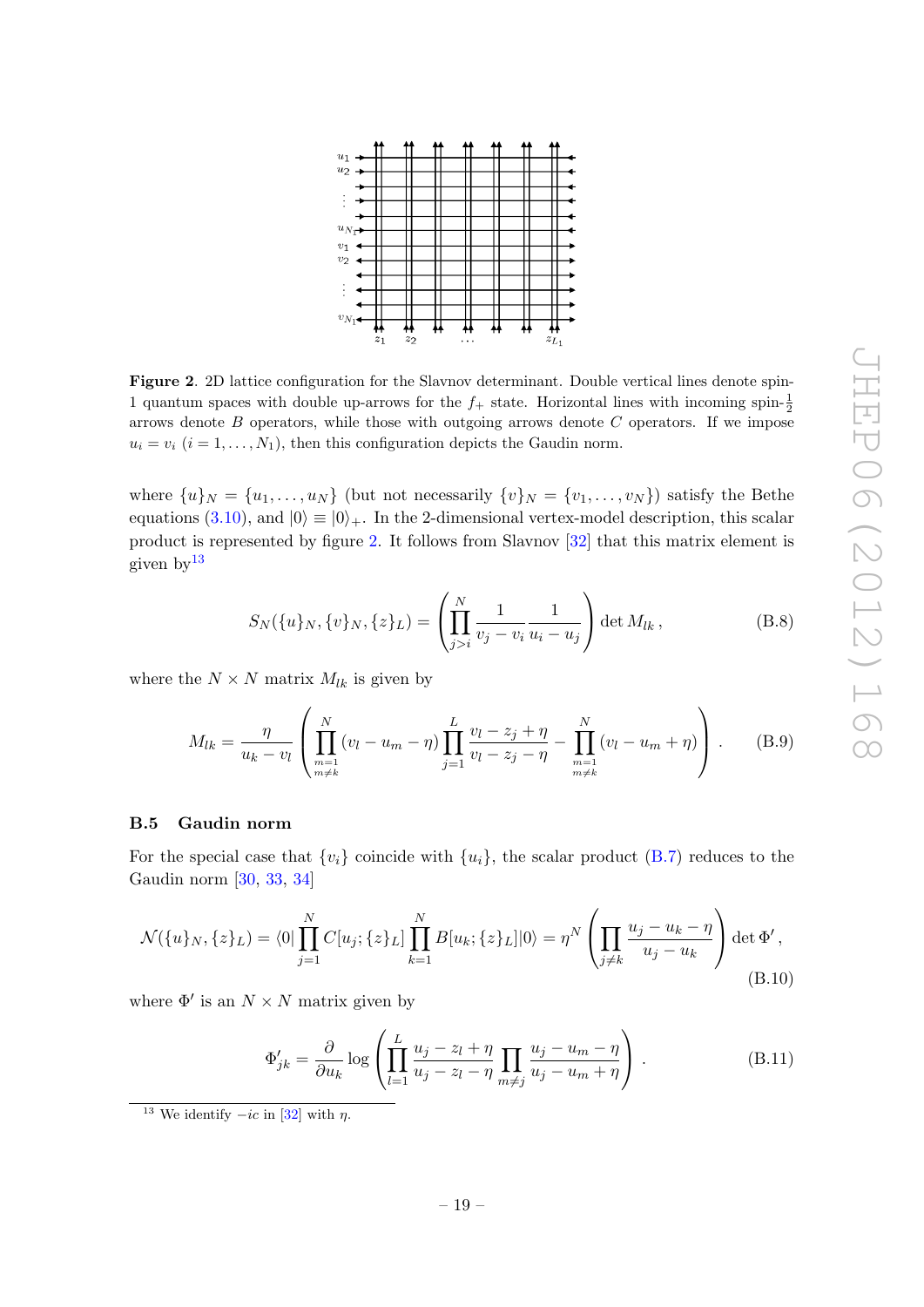#### <span id="page-20-0"></span>B.6 Restricted Slavnov scalar product

We now show how to restrict the Slavnov scalar product  $(B.7)$ – $(B.9)$  (with  $N = N_1$  and  $L = L_1$ ) to obtain equation [\(B.25\)](#page-22-1). The basic trick [\[16,](#page-23-9) [35,](#page-24-12) [36\]](#page-24-13) is to set the "extra" v-variables equal to inhomogeneities:

<span id="page-20-1"></span>
$$
v_{N_1-2j+1} = z_j, \qquad v_{N_1-2j+2} = z_j + \eta, \qquad j = 1, \dots, \frac{1}{2}(N_1 - N_2), \quad N_2 < N_1. \tag{B.12}
$$

However, since the expression  $(B.9)$  for  $M_{lk}$  then becomes singular, it is convenient to first change normalization. Using a tilde to denote quantities in the new normalization, we see that

$$
\tilde{R}^{(\frac{1}{2},1)}(u,v) = \alpha(u,v) R^{(\frac{1}{2},1)}(u,v)
$$
\n(B.13)

implies that

<span id="page-20-3"></span>
$$
\tilde{B}[u; \{z\}_L] = \prod_{l=1}^L \alpha(u, z_l) B[u; \{z\}_L], \quad \tilde{C}[u; \{z\}_L] = \prod_{l=1}^L \alpha(u, z_l) C[u; \{z\}_L]. \quad (B.14)
$$

Hence,

$$
\tilde{S}_{N_1} \equiv \langle 0 | \prod_{j=1}^{N_1} \tilde{C}[v_j; \{z\}_{L_1}] \prod_{k=1}^{N_1} \tilde{B}[u_k; \{z\}_{L_1}] |0\rangle = \left( \prod_{j=1}^{N_1} \prod_{l=1}^{L_1} \alpha(u_j, z_l) \alpha(v_j, z_l) \right) S_{N_1}.
$$
 (B.15)

We choose the normalization factor

$$
\alpha(u,v) = \frac{u - v - \eta}{u - v + \eta},\tag{B.16}
$$

which will avoid the singularity. Then

$$
\tilde{S}_{N_1} = \left( \prod_{j=1}^{N_1} \prod_{l=1}^{L_1} \frac{u_j - z_l - \eta}{u_j - z_l + \eta} \right) \left( \prod_{j>i}^{N_1} \frac{1}{v_j - v_i} \frac{1}{u_i - u_j} \right) \det \tilde{M}_{lk}, \tag{B.17}
$$

where

<span id="page-20-2"></span>
$$
\tilde{M}_{lk} = \frac{\eta}{(u_k - v_l)} \left( \prod_{\substack{m=1 \ m \neq k}}^{N_1} (v_l - u_m - \eta) - \prod_{j=1}^{L_1} \frac{v_l - z_j - \eta}{v_l - z_j + \eta} \prod_{\substack{m=1 \ m \neq k}}^{N_1} (v_l - u_m + \eta) \right).
$$
 (B.18)

We are now ready to "freeze", or "restrict", the scalar product  $\tilde{S}_{N_1}$  by setting  $\{v_{N_2+1},\ldots,v_{N_1}\}\)$  to the values in equation [\(B.12\)](#page-20-1), to obtain  $\tilde{S}_{\text{restricted}}$ , which is (see figure [3\)](#page-21-0)

$$
\tilde{S}_{\text{restricted}} = \prod_{j=1}^{N_1} \prod_{l=1}^{L_1} \frac{u_j - z_l - \eta}{u_j - z_l + \eta} \prod_{N_1 \ge j > k \ge 1} \frac{1}{u_j - u_k} \prod_{N_2 \ge j > k \ge 1} \frac{1}{v_j - v_k}
$$
\n
$$
\times \prod_{\substack{\frac{1}{2}(N_1 - N_2) \ge j > k \ge 1 \\ \frac{1}{2}(N_1 - N_2) \ge j > k}} \frac{1}{(z_j - z_k)^2 (z_j - z_k - \eta)(z_j - z_k + \eta)}
$$
\n
$$
\times \prod_{j=1}^{\frac{1}{2}(N_1 - N_2)} \prod_{k=1}^{N_2} \frac{1}{(z_j - v_k + \eta)(z_j - v_k)} \det \mathcal{M}_{lk}, \quad \text{(B.19)}
$$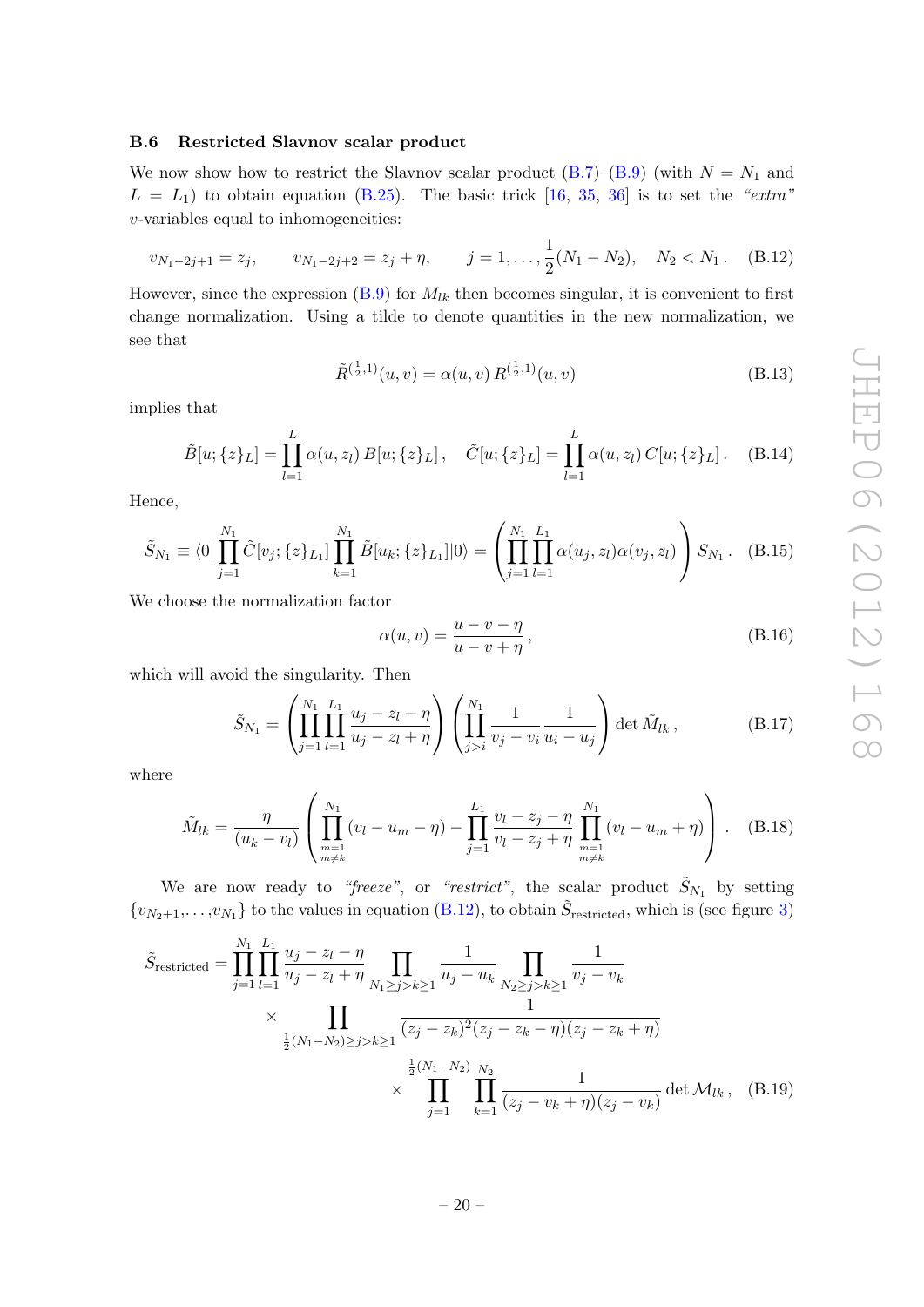

<span id="page-21-0"></span>**Figure 3.** On the left, we "freeze" the two bottom rows of figure [2](#page-19-2) by imposing equation  $(B.12)$ . These two frozen rows are then eliminated. By repeating this procedure, we freeze out and eliminate the  $N_1 - N_2$  bottom rows, thereby obtaining the figure on the right. The spins in the bottom-left part of the remaining lattice are in fact completely fixed. After also removing this part, we obtain the restricted Slavnov determinant in figure [4.](#page-22-2)

where  $\mathcal{M}_{lk}$  is an  $N_1 \times N_1$  matrix, which for  $l \leq N_2$  is the same as [\(B.18\)](#page-20-2), namely

$$
\mathcal{M}_{lk} = \frac{\eta}{(u_k - v_l)} \left( \prod_{\substack{m=1 \ m \neq k}}^{N_1} (v_l - u_m - \eta) - \prod_{\substack{m=1 \ m \neq k}}^{N_1} (v_l - u_m + \eta) \prod_{j=1}^{L_1} \frac{v_l - z_j - \eta}{v_l - z_j + \eta} \right), \ l \le N_2 ; \tag{B.20}
$$

and for  $l > N_2$ ,

$$
\mathcal{M}_{N_2+2j-1,k} = \frac{1}{(u_k - z_j)} \left( \prod_{\substack{n=1 \ n \neq k}}^{N_1} (z_j - u_n - \eta) - \prod_{l=1}^{L_1} \frac{z_j - z_l - \eta}{z_j - z_l + \eta} \prod_{\substack{n=1 \ n \neq k}}^{N_1} (z_j - u_n + \eta) \right),
$$
  

$$
\mathcal{M}_{N_2+2j,k} = \frac{1}{(u_k - z_j - \eta)} \prod_{\substack{n=1 \ n \neq k}}^{N_1} (z_j - u_n), \qquad j = 1, \dots, \frac{1}{2} (N_1 - N_2).
$$
 (B.21)

We now observe that det  $\mathcal{M}_{lk}$  does not change if we add to  $\mathcal{M}_{N_2+2j-1,k}$  any k-independent factor times  $\mathcal{M}_{N_2+2j,k}$ . The second term of  $\mathcal{M}_{N_2+2j-1,k}$  can therefore be dropped, since it can be written as

$$
-\frac{1}{(u_k-z_j)(z_j-u_k+\eta)}\prod_{l=1}^{L_1}\frac{z_j-z_l-\eta}{z_j-z_l+\eta}\prod_{n=1}^{N_1}(z_j-u_n+\eta),
$$

which is a k-independent factor times  $\mathcal{M}_{N_2+2j,k}$ . In short, for  $l > N_2$ ,  $\mathcal{M}_{lk}$  is given by

$$
\mathcal{M}_{N_2+2j-1,k} = \frac{1}{(u_k - z_j)} \prod_{\substack{n=1 \ n \neq k}}^{N_1} (z_j - u_n - \eta) , \qquad (B.22)
$$

$$
\mathcal{M}_{N_2+2j,k} = \frac{1}{(u_k - z_j - \eta)} \prod_{\substack{n=1 \ n \neq k}}^{N_1} (z_j - u_n), \qquad j = 1, \dots, \frac{1}{2}(N_1 - N_2). \tag{B.23}
$$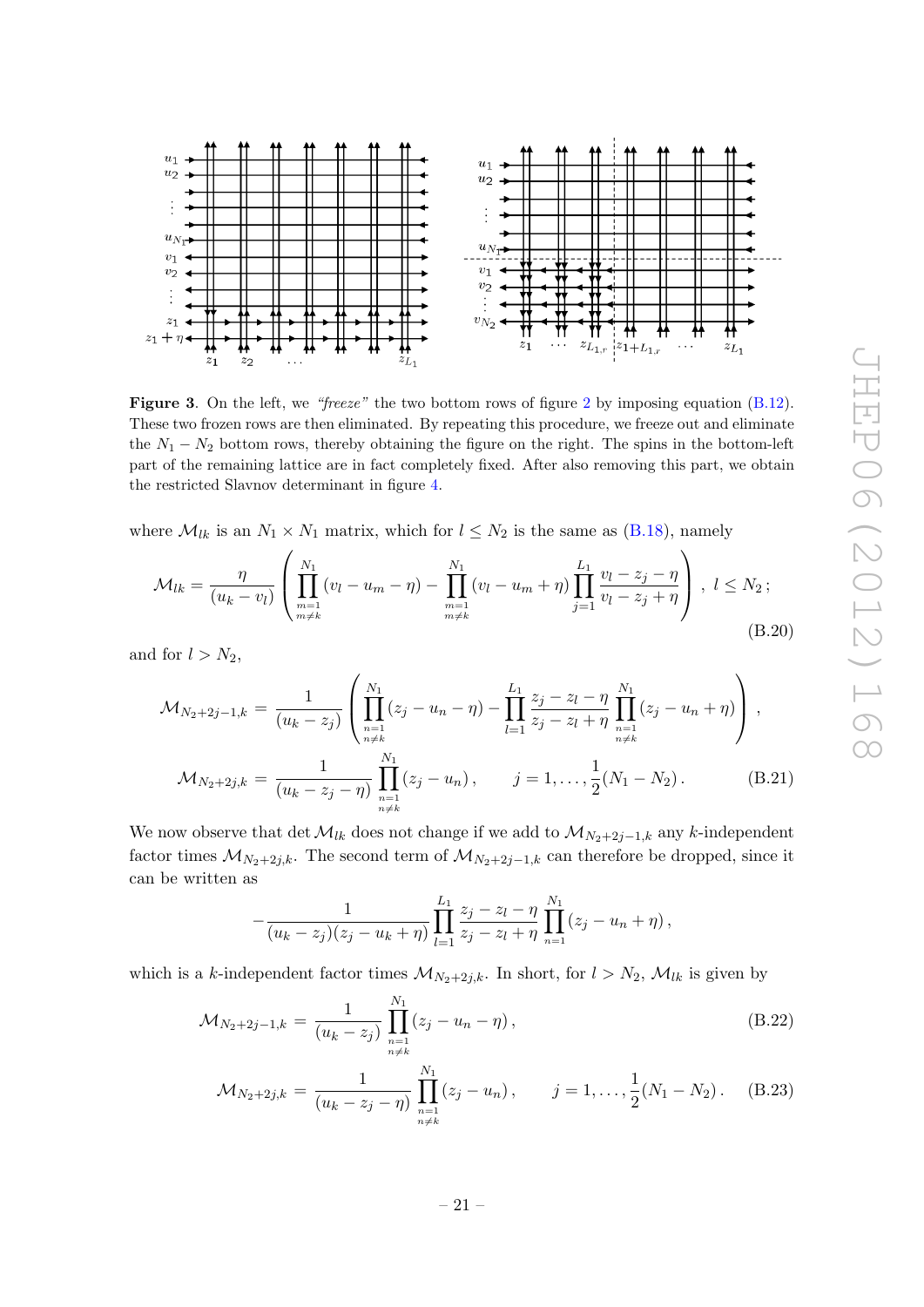

<span id="page-22-2"></span>Figure 4. 2D lattice representation of the restricted Slavnov determinant, which is a scalar product between  $|O_1\rangle$  (where the B operators with arguments  $\{u\}_{N_1}$  act on all the quantum spaces  $1 \ldots, L_1$ ) and  $_r\langle \mathcal{O}_2|$  (where the C operators with arguments  $\{v\}_{N_2}$  act only on the quantum spaces 1 +  $L_{1,r}, \ldots, L_1$ .

With the help of the vertex-model correspondence, we can make the identification

$$
\tilde{S}_{\text{restricted}} = \langle 1, \dots, \frac{1}{2}(N_1 - N_2) | \prod_{j=1}^{N_1} \tilde{C}[v_j; \{z\}_{L_1}] \prod_{k=1}^{N_1} \tilde{B}[u_k; \{z\}_{L_1}] |0\rangle, \tag{B.24}
$$

where  $\left|1,\ldots,\frac{1}{2}\right|$  $\frac{1}{2}(N_1 - N_2)$  is the state with down-spins at the sites  $1, \ldots, \frac{1}{2}$  $\frac{1}{2}(N_1 - N_2)$  and up-spins at the remaining  $L_1 - \frac{1}{2}$  $\frac{1}{2}(N_1 - N_2)$  sites. See figure [4.](#page-22-2) Finally, returning to the original normalization using equation [\(B.14\)](#page-20-3), we obtain

<span id="page-22-1"></span>
$$
S[{u}]_{N_1}, {v}]_{N_2}, {z}]_{L_1}]
$$
  
=  $\langle 1, ..., \frac{1}{2}(N_1 - N_2)| \prod_{j=1}^{N_2} C[v_j; {z}]_{L_1}] \prod_{k=1}^{N_1} B[u_k; {z}]_{L_1}]|0\rangle$   
=  $\left(\prod_{l=\frac{1}{2}(N_1 - N_2)+1}^{L_1} \prod_{k=1}^{N_2} \frac{v_k - z_l + \eta}{v_k - z_l - \eta} \right) \prod_{N_1 \ge j > k \ge 1} \frac{1}{u_j - u_k} \prod_{N_2 \ge j > k \ge 1} \frac{1}{v_j - v_k}$   
 $\times \prod_{\frac{1}{2}(N_1 - N_2) \ge j > k \ge 1} \overline{(z_j - z_k)^2 (z_j - z_k - \eta)(z_j - z_k + \eta)}$   
 $\times \prod_{j=1}^{\frac{1}{2}(N_1 - N_2)} \prod_{k=1}^{N_2} \frac{1}{(z_j - v_k + \eta)(z_j - v_k)} \det \mathcal{M}_{lk}.$  (B.25)

# References

- <span id="page-22-0"></span>[1] J. Minahan and K. Zarembo, *The Bethe ansatz for*  $N = 4$  *super Yang-Mills, [JHEP](http://dx.doi.org/10.1088/1126-6708/2003/03/013)* 03 [\(2003\) 013](http://dx.doi.org/10.1088/1126-6708/2003/03/013) [[hep-th/0212208](http://arxiv.org/abs/hep-th/0212208)] [IN[SPIRE](http://inspirehep.net/search?p=find+EPRINT+hep-th/0212208)].
- [2] N. Beisert and M. Staudacher, The  $N = 4$  SYM integrable super spin chain, [Nucl. Phys.](http://dx.doi.org/10.1016/j.nuclphysb.2003.08.015) B 670 [\(2003\) 439](http://dx.doi.org/10.1016/j.nuclphysb.2003.08.015) [[hep-th/0307042](http://arxiv.org/abs/hep-th/0307042)] [IN[SPIRE](http://inspirehep.net/search?p=find+EPRINT+hep-th/0307042)].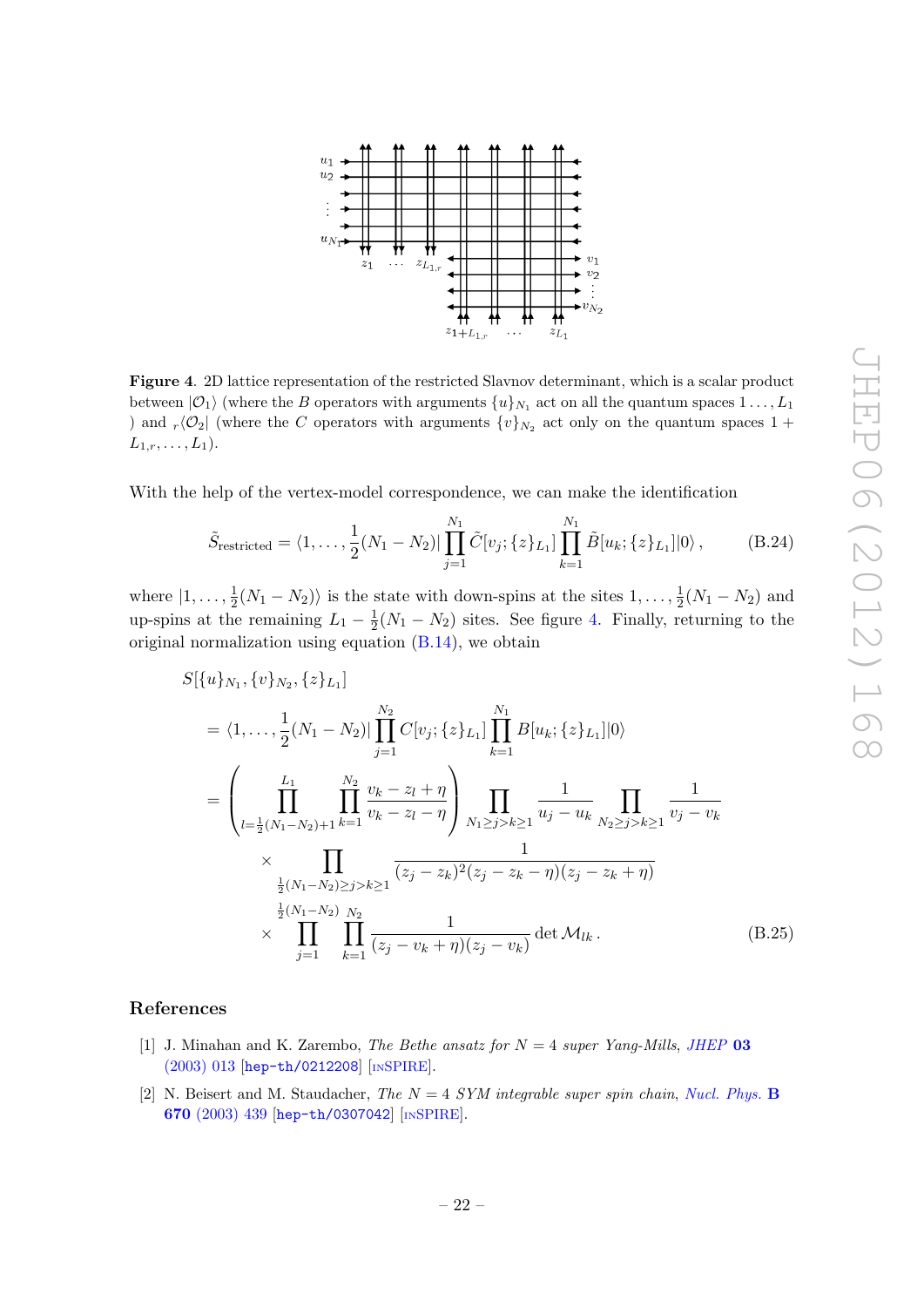- <span id="page-23-0"></span>[3] N. Beisert and M. Staudacher, Long-range  $PSU(2, 2|4)$  Bethe ansatze for gauge theory and strings, [Nucl. Phys.](http://dx.doi.org/10.1016/j.nuclphysb.2005.06.038) **B 727** (2005) 1 [[hep-th/0504190](http://arxiv.org/abs/hep-th/0504190)] [IN[SPIRE](http://inspirehep.net/search?p=find+EPRINT+hep-th/0504190)].
- <span id="page-23-1"></span>[4] N. Beisert et al., Review of AdS/CFT integrability: an overview, [Lett. Math. Phys.](http://dx.doi.org/10.1007/s11005-011-0529-2) 99 (2012) [3](http://dx.doi.org/10.1007/s11005-011-0529-2) [[arXiv:1012.3982](http://arxiv.org/abs/1012.3982)] [IN[SPIRE](http://inspirehep.net/search?p=find+EPRINT+arXiv:1012.3982)].
- <span id="page-23-2"></span>[5] G. Ferretti, R. Heise and K. Zarembo, New integrable structures in large-N QCD, [Phys. Rev.](http://dx.doi.org/10.1103/PhysRevD.70.074024) D 70 [\(2004\) 074024](http://dx.doi.org/10.1103/PhysRevD.70.074024) [[hep-th/0404187](http://arxiv.org/abs/hep-th/0404187)] [IN[SPIRE](http://inspirehep.net/search?p=find+EPRINT+hep-th/0404187)].
- <span id="page-23-3"></span>[6] A. Zamolodchikov and V. Fateev, Model factorized S matrix and an integrable Heisenberg chain with spin. 1 (in Russian), Sov. J. Nucl. Phys. 32 (1980) 298  $\text{[mSPIRE]}$  $\text{[mSPIRE]}$  $\text{[mSPIRE]}$ .
- <span id="page-23-4"></span>[7] P. Kulish, N.Y. Reshetikhin and E. Sklyanin, Yang-Baxter equation and representation theory. 1, [Lett. Math. Phys.](http://dx.doi.org/10.1007/BF02285311) 5 (1981) 393 [IN[SPIRE](http://inspirehep.net/search?p=find+J+Lett.Math.Phys.,5,393)].
- <span id="page-23-12"></span>[8] P. Kulish and E. Sklyanin, *Quantum spectral transform method. Recent developments, [Lect.](http://dx.doi.org/10.1007/3-540-11190-5_8)* [Notes Phys.](http://dx.doi.org/10.1007/3-540-11190-5_8) 151 (1982) 61.
- [9] L. Takhtajan, The picture of low-lying excitations in the isotropic Heisenberg chain of arbitrary spins, Phys. Lett. A 87 (1982) 479  $\text{[insPIRE]}$ .
- <span id="page-23-5"></span>[10] H.M. Babujian, Exact solution of the isotropic Heisenberg chain with arbitrary spins: thermodynamics of the model, Nucl. Phys.  $\bf{B}$  215 (1983) 317 [IN[SPIRE](http://inspirehep.net/search?p=find+J+Nucl.Phys.,B215,317)].
- <span id="page-23-6"></span>[11] S. Lee, S. Minwalla, M. Rangamani and N. Seiberg, Three point functions of chiral operators in  $D = 4$ ,  $N = 4$  SYM at large-N, Adv. Theor. Math. Phys. 2 (1998) 697 [[hep-th/9806074](http://arxiv.org/abs/hep-th/9806074)] [IN[SPIRE](http://inspirehep.net/search?p=find+EPRINT+hep-th/9806074)].
- [12] K. Okuyama and L.-S. Tseng, *Three-point functions in*  $N = 4$  *SYM theory at one-loop*, JHEP 08 [\(2004\) 055](http://dx.doi.org/10.1088/1126-6708/2004/08/055) [[hep-th/0404190](http://arxiv.org/abs/hep-th/0404190)] [IN[SPIRE](http://inspirehep.net/search?p=find+EPRINT+hep-th/0404190)].
- [13] R. Roiban and A. Volovich, *Yang-Mills correlation functions from integrable spin chains*, JHEP 09 [\(2004\) 032](http://dx.doi.org/10.1088/1126-6708/2004/09/032) [[hep-th/0407140](http://arxiv.org/abs/hep-th/0407140)] [IN[SPIRE](http://inspirehep.net/search?p=find+EPRINT+hep-th/0407140)].
- <span id="page-23-7"></span>[14] L.F. Alday, J.R. David, E. Gava and K. Narain, *Structure constants of planar*  $N = 4$ Yang-Mills at one loop, JHEP 09 [\(2005\) 070](http://dx.doi.org/10.1088/1126-6708/2005/09/070) [[hep-th/0502186](http://arxiv.org/abs/hep-th/0502186)] [IN[SPIRE](http://inspirehep.net/search?p=find+EPRINT+hep-th/0502186)].
- <span id="page-23-8"></span>[15] J. Escobedo, N. Gromov, A. Sever and P. Vieira, Tailoring three-point functions and integrability, JHEP 09 [\(2011\) 028](http://dx.doi.org/10.1007/JHEP09(2011)028) [[arXiv:1012.2475](http://arxiv.org/abs/1012.2475)] [IN[SPIRE](http://inspirehep.net/search?p=find+EPRINT+arXiv:1012.2475)].
- <span id="page-23-9"></span>[16] O. Foda,  $N = 4$  SYM structure constants as determinants, JHEP 03 [\(2012\) 096](http://dx.doi.org/10.1007/JHEP03(2012)096) [[arXiv:1111.4663](http://arxiv.org/abs/1111.4663)] [IN[SPIRE](http://inspirehep.net/search?p=find+EPRINT+arXiv:1111.4663)].
- <span id="page-23-10"></span>[17] N. Beisert, G. Ferretti, R. Heise and K. Zarembo, One-loop QCD spin chain and its spectrum, [Nucl. Phys.](http://dx.doi.org/10.1016/j.nuclphysb.2005.04.004) **B 717** (2005) 137 [[hep-th/0412029](http://arxiv.org/abs/hep-th/0412029)] [IN[SPIRE](http://inspirehep.net/search?p=find+EPRINT+hep-th/0412029)].
- <span id="page-23-11"></span>[18] V. Braun, G. Korchemsky and D. Mueller, The uses of conformal symmetry in QCD, [Prog.](http://dx.doi.org/10.1016/S0146-6410(03)90004-4) [Part. Nucl. Phys.](http://dx.doi.org/10.1016/S0146-6410(03)90004-4) 51 (2003) 311 [[hep-ph/0306057](http://arxiv.org/abs/hep-ph/0306057)] [IN[SPIRE](http://inspirehep.net/search?p=find+EPRINT+hep-ph/0306057)].
- <span id="page-23-13"></span>[19] R. Jaffe and X.-D. Ji, Chiral odd parton distributions and Drell-Yan processes, [Nucl. Phys.](http://dx.doi.org/10.1016/0550-3213(92)90110-W) B 375 [\(1992\) 527](http://dx.doi.org/10.1016/0550-3213(92)90110-W) [IN[SPIRE](http://inspirehep.net/search?p=find+J+Nucl.Phys.,B375,527)].
- <span id="page-23-14"></span>[20] V.M. Braun, S.E. Derkachov and A. Manashov, Integrability of three particle evolution equations in QCD, [Phys. Rev. Lett.](http://dx.doi.org/10.1103/PhysRevLett.81.2020) 81 (1998) 2020 [[hep-ph/9805225](http://arxiv.org/abs/hep-ph/9805225)] [IN[SPIRE](http://inspirehep.net/search?p=find+EPRINT+hep-ph/9805225)].
- [21] V.M. Braun, S.E. Derkachov, G. Korchemsky and A. Manashov, Baryon distribution amplitudes in QCD, [Nucl. Phys.](http://dx.doi.org/10.1016/S0550-3213(99)00265-5)  $B$  553 (1999) 355 [[hep-ph/9902375](http://arxiv.org/abs/hep-ph/9902375)] [IN[SPIRE](http://inspirehep.net/search?p=find+EPRINT+hep-ph/9902375)].
- [22] A.V. Belitsky, Fine structure of spectrum of twist Three operators in QCD, [Phys. Lett.](http://dx.doi.org/10.1016/S0370-2693(99)00326-3) B 453 [\(1999\) 59](http://dx.doi.org/10.1016/S0370-2693(99)00326-3) [[hep-ph/9902361](http://arxiv.org/abs/hep-ph/9902361)] [IN[SPIRE](http://inspirehep.net/search?p=find+EPRINT+hep-ph/9902361)].